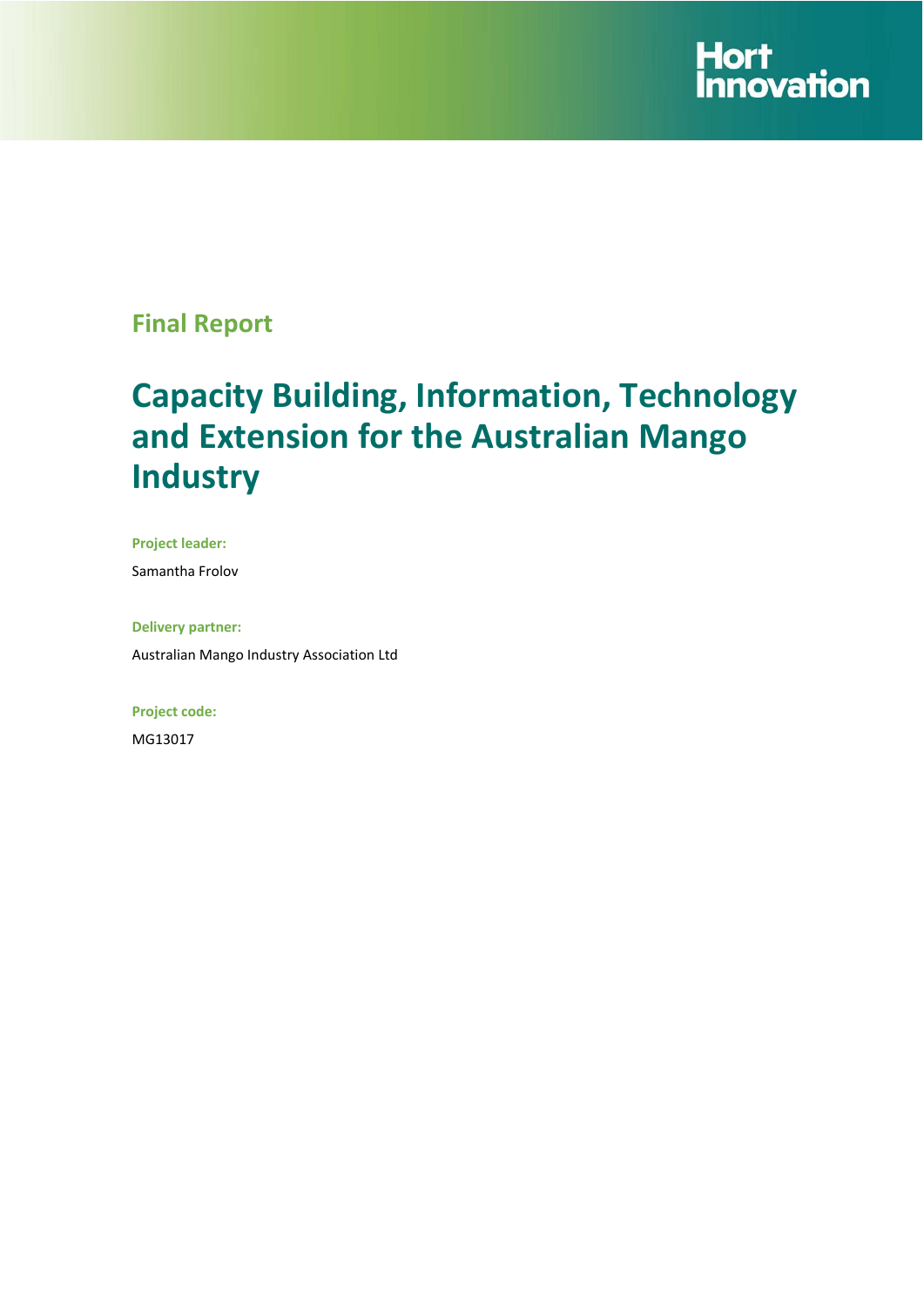#### **Project:**

Capacity Building, Information, Technology and Extension for the Australian Mango Industry – MG13017

#### **Disclaimer:**

Horticulture Innovation Australia Limited (Hort Innovation) makes no representations and expressly disclaims all warranties (to the extent permitted by law) about the accuracy, completeness, or currency of information in this Final Report.

Users of this Final Report should take independent action to confirm any information in this Final Report before relying on that information in any way.

Reliance on any information provided by Hort Innovation is entirely at your own risk. Hort Innovation is not responsible for, and will not be liable for, any loss, damage, claim, expense, cost (including legal costs) or other liability arising in any way (including from Hort Innovation or any other person's negligence or otherwise) from your use or non‐use of the Final Report or from reliance on information contained in the Final Report or that Hort Innovation provides to you by any other means.

#### **Funding statement:**

This project has been funded by Hort Innovation, using the mango research and development levy and contributions from the Australian Government. Hort Innovation is the grower-owned, not-for-profit research and development corporation for Australian horticulture.

#### **Publishing details:**

ISBN 978 0 7341 4395 2

Published and distributed by: Hort Innovation

Level 8 1 Chifley Square Sydney NSW 2000

Telephone: (02) 8295 2300

www.horticulture.com.au

© Copyright 2018 Horticulture Innovation Australia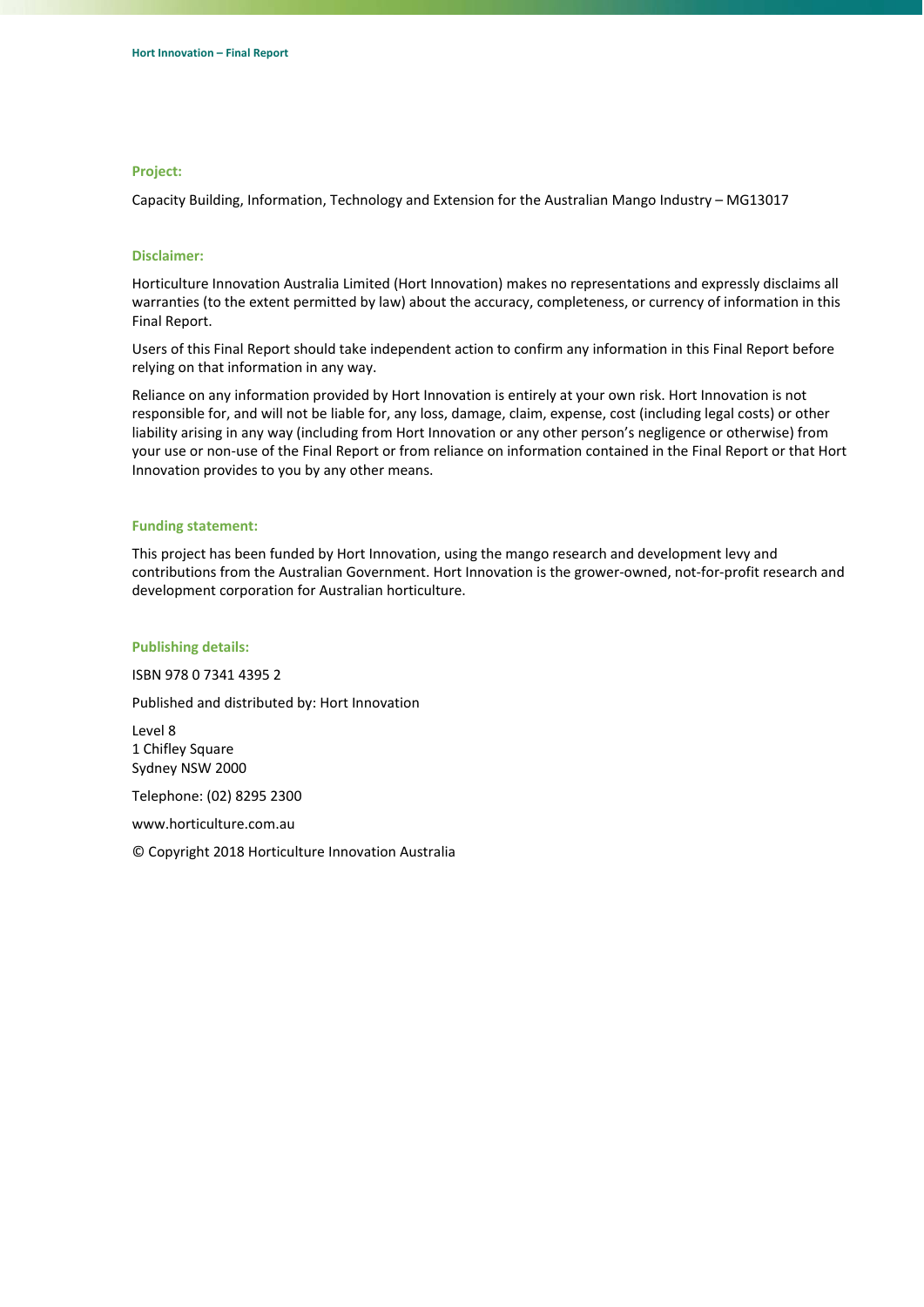## **Content**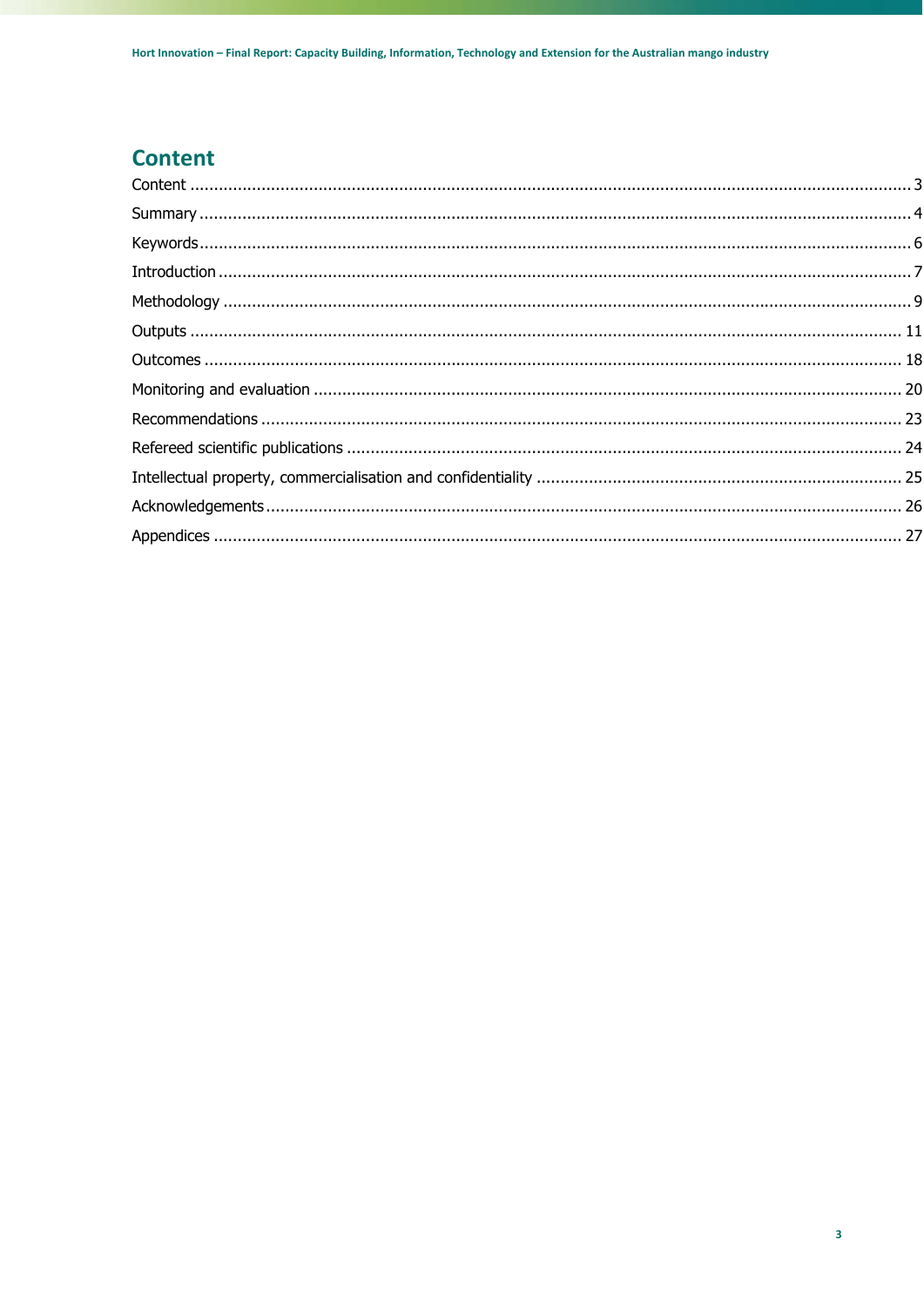## **Summary**

The project MG13017 Capacity Building, Information, Technology and Extension for the Australian mango industry commenced 20 June 2014 and finished 31 March 2018. The objective of the project MG13017 was to manage a range of activities and services aimed at improving the profitability and long-term sustainability of the Australian mango industry. Key industry stakeholders (the target audience) include growers (levy payers), retailers, wholesalers, industry organisations, researchers, industry media and federal and state government departments.

The project activities were guided by the mango industry strategic plan. This project initially had five key areas of focus; industry development, crop forecasting, communication, extension and biosecurity. As a consequence of a project mid‐term review and an internal Hort Innovation review, the communication components of this project were separated and developed into an industry communication project, MG15006 Mango industry communication program 2016-2017, commencing 1<sup>st</sup> February 2016. Consequently, the projects focus key areas of activity were industry development, crop forecasting, extension and biosecurity.

The project utilised resources, skills and expertise both within and outside of the Australian Mango Industry to deliver relevant information on topics such as; research and development (R&D), marketing and promotion, market development and access, and biosecurity.

Key activities included:

- Collation of crop forecast prior to season commencement in each of the key regions.
- Collation of weekly crop flow during the mango season.
- Industry meetings with growers, wholesalers, retailers, cross-industry.
- Export application facilitation ‐ including on‐line crop monitor training, collection, review and collation of applications, audit co-ordination with Department of Agriculture and Water Resources (DAWR) and relevant parties.
- Biosecurity preparedness through participation at meetings and workshop Darwin, NT.
- Project co‐ordination, liaison and written communications compilation.

Key outputs included:

- Written communications including a quarterly magazine style publication Mango Matters, a weekly in-season e-newsletter My Mango and a monthly out-of-season enewsletter The Slice; AMIA Activities; website; other publications as required. (Please note: This component was removed from the project from January 2016 into MG15006)
- Grower meetings, held in key production regions on a minimum of twice yearly basis and as required to address tactical issues (such as biosecurity issues). In addition, one regional grower workshop (1/2 day to 1 day) is held in each major production region (three in total).
- Wholesaler meetings, three meetings held in Brisbane, Sydney and Melbourne which account for over 90% of sales. These are conducted at the commencement of each season to highlight R&D findings particularly in regard to supply chain handling practices; communicate marketing activities and encourage participation at a business level.
- Retailer meetings, two retailer meetings are held with the major supermarkets (Coles and Woolworths). These are conducted at the commencement of each season to highlight R&D findings particularly in regard to supply chain handling practices; communicate marketing activities and encourage participation at a business level.
- Grower field days, to be managed by the Industry Development Manager (IDM) and field personnel to demonstrate and extend R&D findings and practically demonstrate benefits and methods of implementation either on-farm or in the supply chain.
- Cross sectoral learning, the potential for international travel by the IDM to learn from other sectors of the industry for the benefit of Australian mango growers.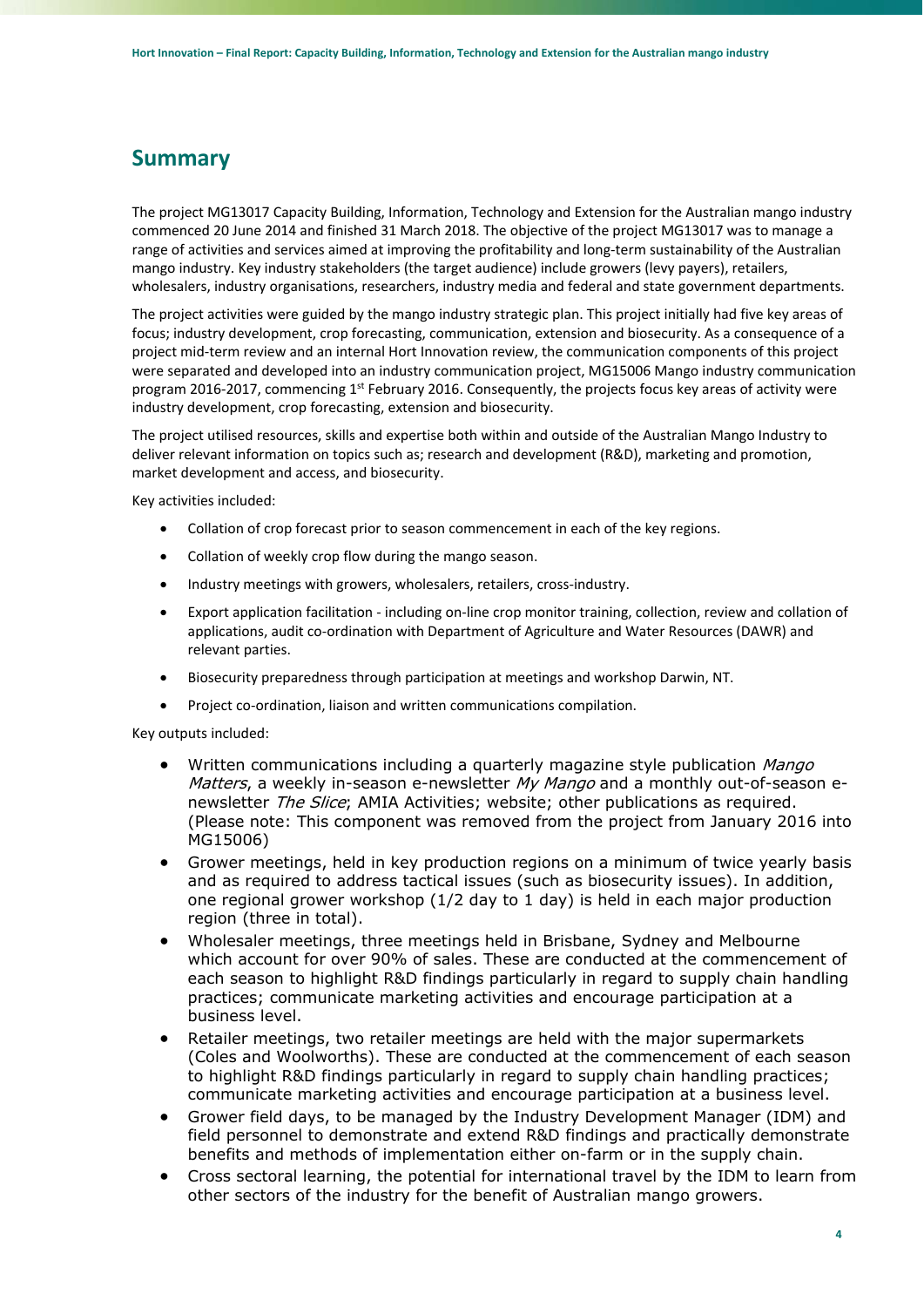- In addition to the meetings and workshops, this project delivers a blended extension program with budgetary limitations and able to reach the majority of the Australian industry (by production and individual basis). This blended delivery includes:
	- o 1 to 3 short videos on high priority production/supply chain issues per year (Removed January 2016 into MG15006)
	- o 3 webinars, or similar communication methods per year (Removed January 2016 into MG15006)
	- o An improved and more interactive website and electronic media delivery.
	- o Other materials, production of best practice guides and manuals.

Key outcomes included:

- Ensuring the overall range of program activities coordinated and managed effectively.
- Working with growers in key regions to undertake field demonstration trials to expose growers to current national and international crop manipulation technology; crop nutrition and canopy management.
- Working with growers to assess current production practices and to deliver improvements in production practices.
- Working with growers and packing sheds to assess current picking and post-harvest handling practices and look for areas of improvement in regard to fruit quality.
- Ensuring effective extension of industry R&D through organising and facilitating workshops, field days, study tours and mango focused events.
- Improving domestic and export market access and market development critical in lifting industry profitability.
- Ensuring access to information, leading to the increased uptake of new knowledge and technologies across industry—with the objective of improving grower profitability.
- Ensuring the delivery of accurate and timely information, ensuring all Australian mango growers and others through the supply chain have equitable access, to the most up to date information on production, post‐harvest and market practices and issues.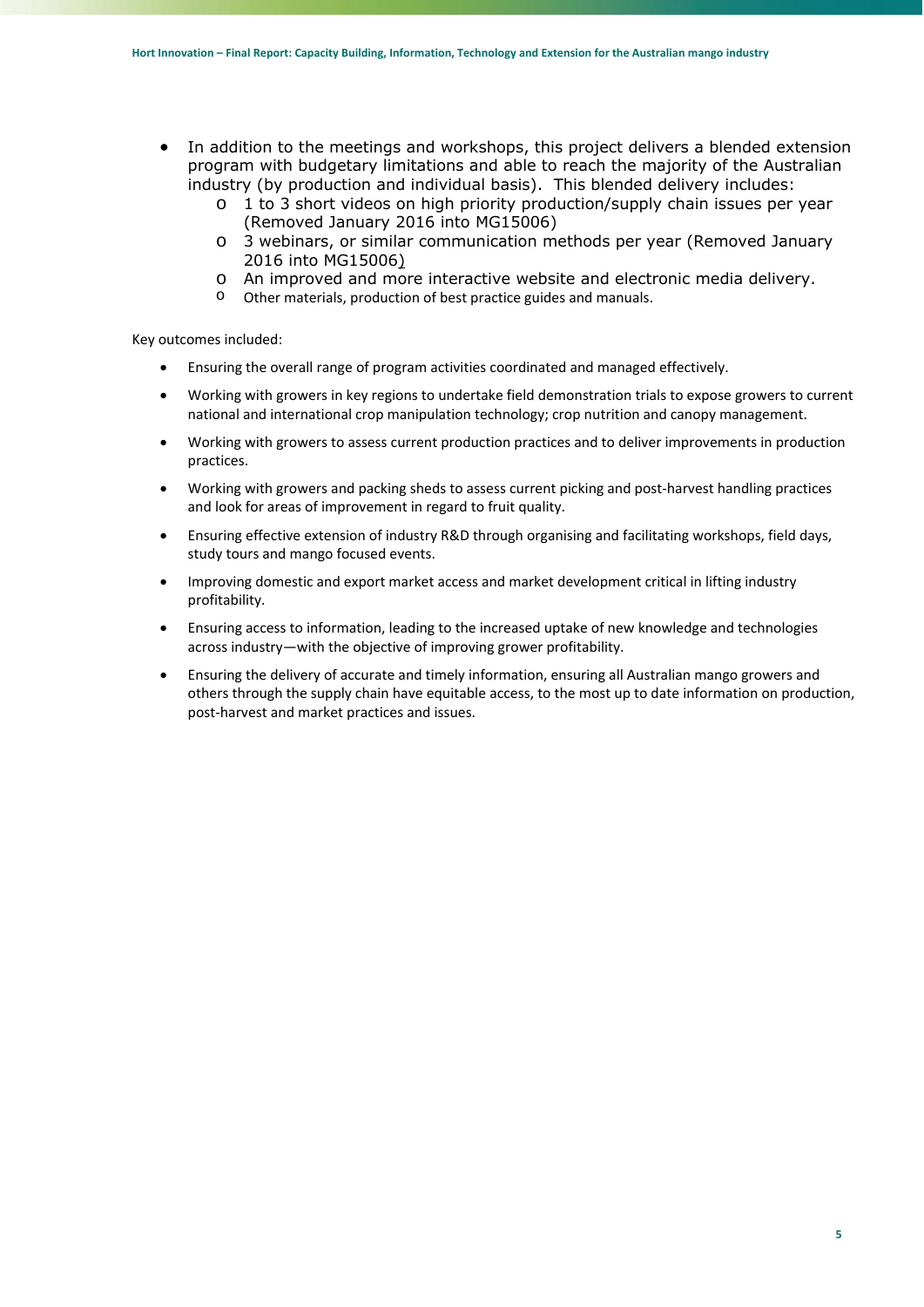## **Keywords**

Australia; biosecurity; communication; crop flow; crop forecasting; domestic; export; industry development; mango; mango growers; markets.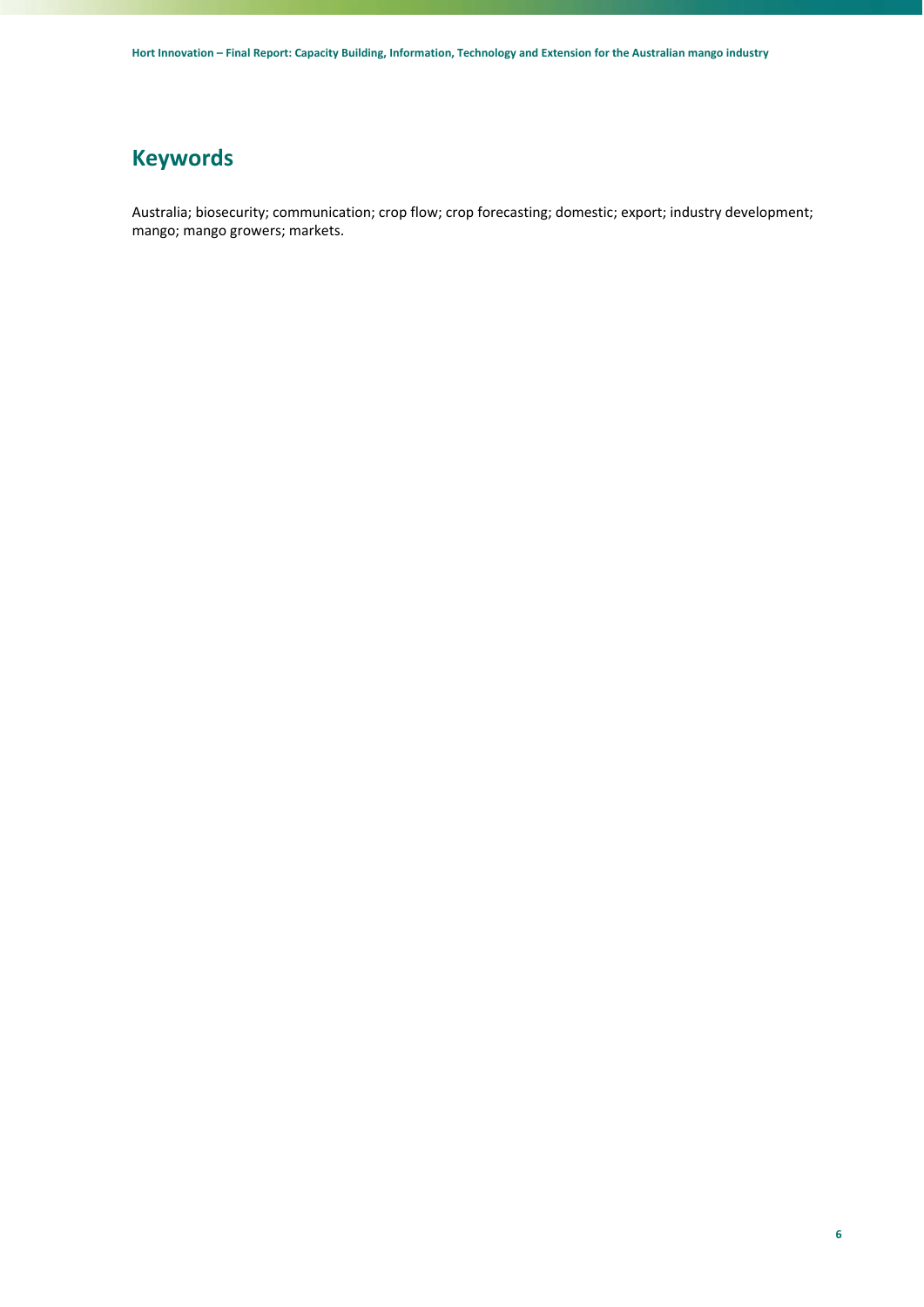## **Introduction**

During the program, there were several project leaders due to staff changes. Industry Development Manager Trevor Dunmall managed the project from June 2014‐June 2017, CEO Robert Gray with the support of Supply and Communications Manager Jessica Mitchell, managed the project from June 2017‐August 2017 and Industry Development Manager Samantha Frolov managed the project August 2017‐May 2018. Industry Development Manager Samantha Frolov compiled this report.

The MG13017 Capacity Building, Information, Technology and Extension for the Australian mango industry commenced in June 2014 and was due to finish in December 2017, however the project was extended by Hort Innovation until March 2018.

An independent mid‐term review of the project MG13017 was conducted during 2015 to assess and measure industry adoption and what impact the project was having on different industry sectors. The review also looked at the extension component of the project and assessed the value of this component of the project. The review had multiple recommendations; those concerned with the communication component were that extension activities were difficult to distinguish from those of communication in the project documentation. Therefore, it was decided through internal processes to separate the communication component from the industry development activities within MG13017.

Mangoes are grown in many countries in tropical and sub‐tropical regions throughout the world. The majority of world production occurs in developing countries, through central and South America, southern Asia and Africa. Australia is one of the few developed countries to have a significantly developed mango industry.

The Australian industry is located predominantly in northern Australia with 95% of production coming from north of the Tropic of Capricorn. The major production regions are the Darwin and Katherine regions in the Northern Territory and Mareeba/Dimbulah and Bowen/Burdekin regions in Queensland. Smaller but significant production occurs in the Kununurra, Carnarvon and Gingin region of Western Australia; Rockhampton and Bundaberg regions in Queensland and northern New South Wales. Several growers are now producing mangoes in the Mildura region in northern Victoria.

The Australian Mango Industry comprises of approximately 800 growers, a wide cross section of wholesalers and many food retailers, including larger retailers, through to specialist green grocers and many family operated businesses. Production businesses range in size and produce varieties unique to Australia. While the industry was dominated by the Kensington Pride variety, believed to have originated from India, over the past 25 years the range of new Australian bred varieties, such as R2E2, Calypso and Honey Gold, have increased in production and now produce significant volumes through the season. Other international varieties, such as Keitt, Kent and Palmer are grown, mainly in Queensland. New varieties, either bred in Australia, or introduced from other breeding programs are being trialed to evaluate the commercial viability.

While many of the challenges that face the industry are common across many horticultural enterprises, mangoes face several unique challenges. These include distance to market, the need for more research in areas from production through to post harvest, the need for improved accurate and timely information through a very short harvest season, and the need for increased management tools for issues such as crop nutrition, canopy management and pest and disease management.

The Australian mango industry is spread across wide areas of production meaning the delivery of information, technology and research outcomes is challenging. In conjunction with this, the industry comprises of growers and other industry members with a diversity of cultural backgrounds. In major production regions, a network of existing information networks exists (e.g., through other growers in their own region as well as other regions, local resellers, consultants and Government Department staff). These networks are less reliable in other areas. The resourcing of extension staff within State and Territory Departments of Agriculture/Primary Industries has declined in recent years.

Traditionally, the mango harvest season commences in August/September and runs until February/March. Although there are mangoes harvested outside of this production period, 90% of production occurs during this period. The Australian Mango Industry is also characterised by seasonal fluctuation in supply and peaks in supply during the season when demand does not match supply. Delivering strategic communication to key industry stakeholder both in and out of season is important to ensure information is disseminated effectively.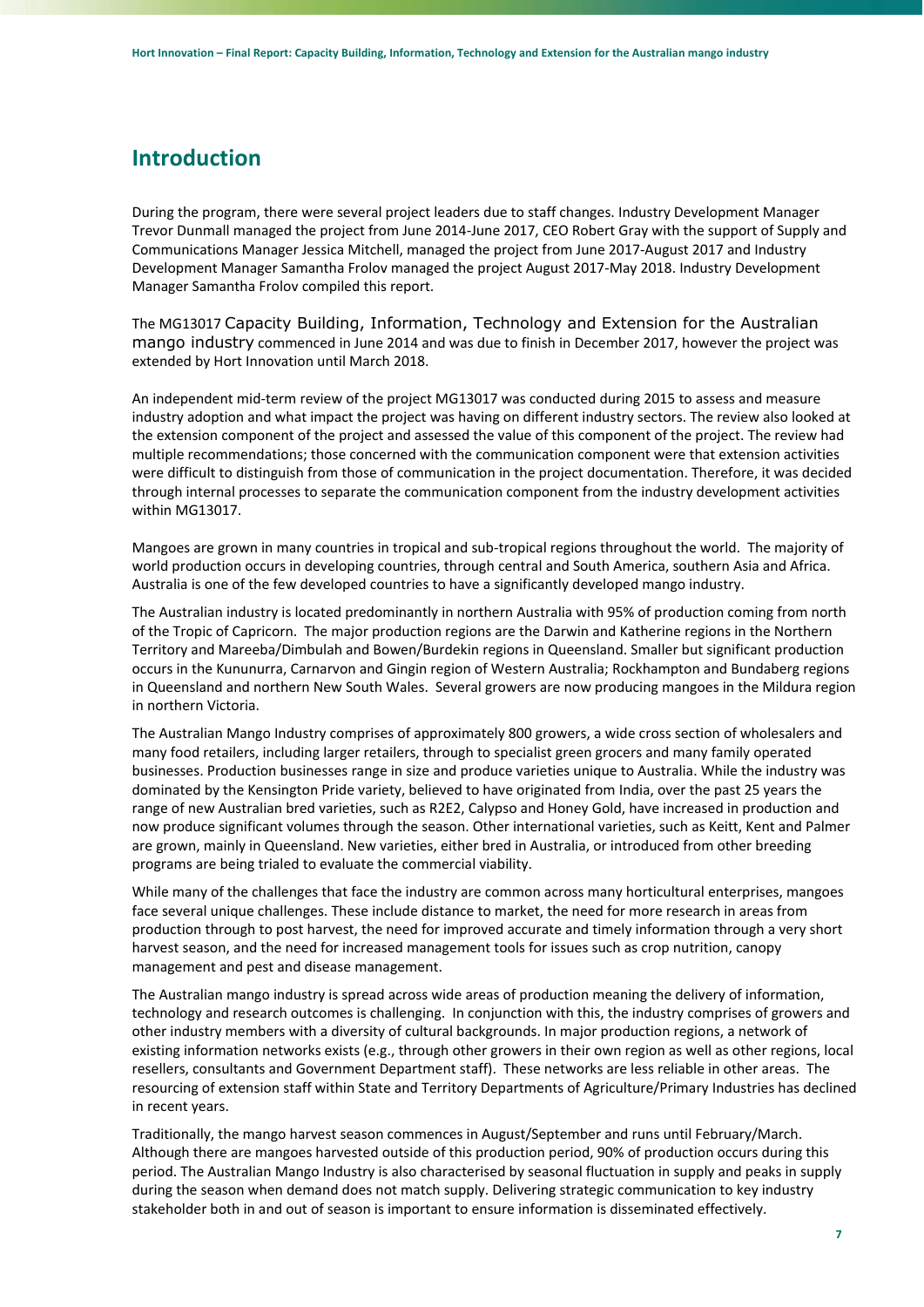Project MG13017 uses the Mango Strategic Investment Plan 2014 as the basis for its key activities. The strategic plan has three principal objectives, with the aim of increasing grower profitability by 20% during the life of the project.

The three objectives, with strategies are:

1. Increase average profit per tonne of fruit sold by 20% by 2018/19 by ensuring a consistent and sustainably - grown supply of quality Australian mangoes that meets customer and consumer needs and expectations

1.1 Continuously improve the effectiveness and efficiency of mango production systems

1.2 Improve packhouse and supply chain practices

1.3 Implement appropriate information systems and risk management strategies to underpin supply

2. Increase average profit per tonne of fruit sold by 20% by 2018/19 by increasing demand for Australian mangoes.

2.1 Investigate market development and product improvement opportunities

2.2 Drive growth in targeted domestic and export market segments through product improvement and effective market development

2.3 Increase consumer confidence in Australian mangoes through managing product issues effectively

3. Increase average profit per tonne of fruit sold by 20% by 2018/191 by ensuring the Australian mango industry has appropriate relationships and resources to effectively manage industry development and build industry capacity

3.1 Facilitate industry development activities to deliver improved outcomes for industry and industry investors

3.2 Develop appropriate leadership, structures and resources to provide sound industry stewardship

3.3 Ensure the industry has appropriate resources / risk management strategies to function effectively

This project (which continued on from MG10016 Capacity Building project) activities are guided by the industry strategic plan. This project has five key areas of activity:

- 1. Industry Development
- 2. Crop Forecasting
- 3. Communication
- 4. Extension
- 5. Biosecurity

Many of the activities within the five activity areas are connected. The activities of this project also link closely with other industry projects, including:

MG14504 Mango quality standards

- MG15002 Quality standards, refinement and testing
- MG15003 Data collection to facilitate supply chain transparency (Stage 3)

MG15004 Exporting mangoes – United States of America

MG15006 Mango Industry Communication Program 2016-2017

MG16001 The 11<sup>th</sup> Australian Mango Conference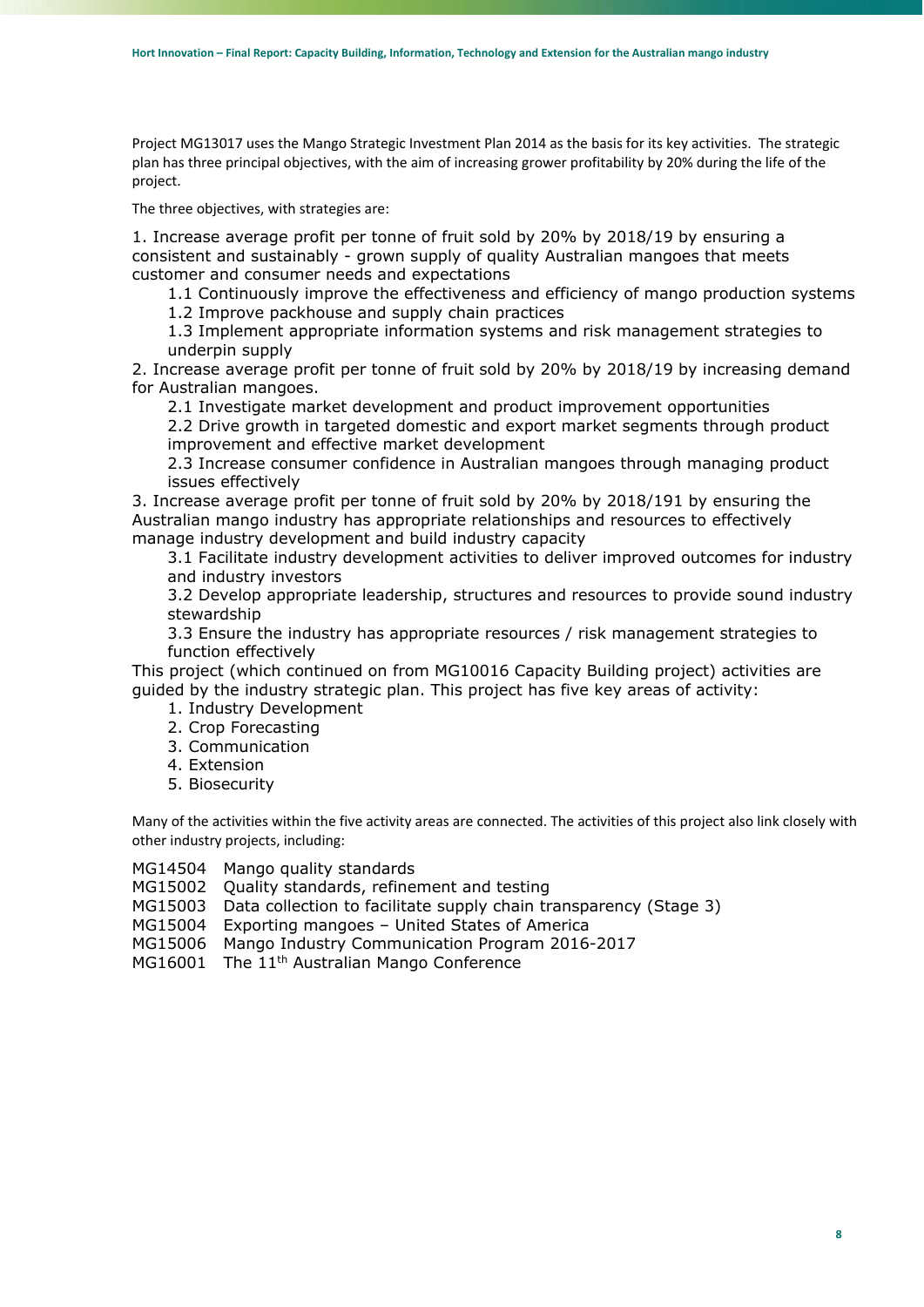## **Methodology**

The MG13017 Capacity Building, Information, Technology and Extension for the Australian mango industry project aimed to improve the delivery of information and services, and benefits to growers and other stakeholders in the mango industry. The program assisted in a coordinated whole of industry approach, with a focus on key areas aligned with the industry strategic plan. This strategic plan was prepared by the Australian Mango Industry Association (AMIA), the national peak body for Australia's mango industry. Its purpose was to provide a framework for industry growth and development. AMIA facilitated the development of the strategic plan and together with Horticulture Australia Ltd. (HAL), had responsibility for its implementation.

The strategic plan was prepared against a background of influences, principal among them:

- The challenge to maintain product quality right along the supply chain thus minimising wastage at retail level and maximising consumer satisfaction.
- An industry with a strong regional structure and those regions with their own production and market drivers.
- Acknowledgement that the industry, while it has both Marketing and Research and Development levies, has very limited resources to undertake activities and so must focus on issues of greatest need and impact.

This project underpinned a wide range of activities which were designed to address the industry development needs of the Australian mango industry. The key areas of activity within the project included industry development, communication (later moved into its own project MG15006), crop forecasting, and biosecurity.

**Mango extension** utilised the resources, skills and expertise currently within the mango industry and seek out selected skills outside the industry to deliver relevant information on new and existing technologies that benefit the Australian mango industry, including growers, throughout the supply chain. Service providers include State and Territory Departments of Primary Industry, commercial consultants, other research agencies, agronomists and horticulturalists from resellers and others who can provide targeted information relevant to improving the profitability of all sectors of the mango industry.

**Mango communications** focused on continued improvement of communication with all sectors of the industry, including print and electronic communications. It included the electronic publications of *My Mango* and *The Slice* publication of *Mango Matters* and AMIA Activities, management of the Mango website and a contribution to grower field days / workshops and wholesaler workshops. In relation to the industry need above, communications will have a focus on: industry engagement; industry understanding of factors that impact productivity and quality; and ensuring the industry understands the how improved production and supply chain management practices can be applied to achieve improved outcomes.

(Please note; this component was removed from the project as of January 2016 into MG15006).

**Crop Forecasting** included the establishment of a national crop forecasting system and the development of a crop flow system, providing all sectors of industry with current and accurate information on the timing of harvest for each region as well as the volumes of product (trays) being shipped to markets on a weekly basis during the season. While the mango season stretches from September to March each year, seasonal climate and weather patterns can influence the timing of the harvest for each region and also the volume of harvest. Accurate crop forecasting is important as it provides industry participants with an objective assessment of when the harvest will commence in each region and allows them to plan for the season. This information is used by many sectors of the industry, from on farm service providers (e.g. carton manufacturers, labour hire companies) to the wholesale and retail sector. This is especially important for large retailers when planning their category management and marketing programs.

Providing estimates of volumes for each region allows sectors, such as transporters, wholesalers and retailers to be better prepared when they have knowledge of what volumes to anticipate. The system is now being used by the majority of larger production enterprises as well as medium to small production enterprises as a guide to harvest periods. 80% of the larger mango production enterprises (more than 20,000 trees) have contributed to and utilise the information provided by the crop forecasting system. An estimated 60% of other commercial enterprises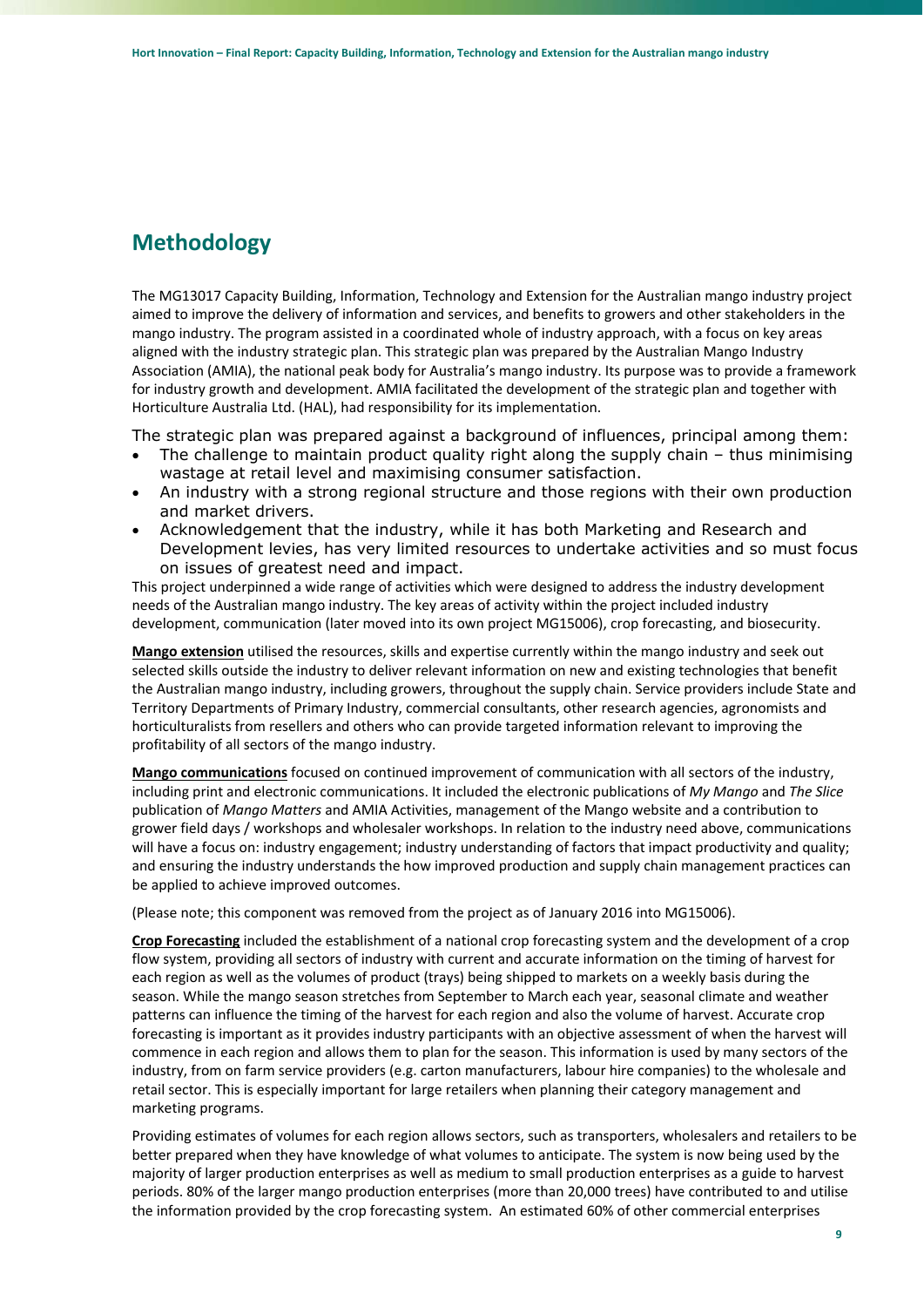(1,500 to 20,000 trees) view the crop forecasting information (based on feedback at grower meetings).

The information from this system is being used by Australia's major retailers to better implement their category management programs and timing of targeted marketing campaigns. During the first season of this project 2014/15, retailers adjusted marketing campaigns based on information received from the industry crop forecasting system. Retailers have continued to rely on the weekly updates from AMIA to guide their seasonal marketing campaigns and communications to staff and consumers. For example, in season televised *Fresh market* updates.

**Mango biosecurity** focused on activities aimed at sustaining and improving the industry's preparedness to manage exotic pests and diseases. Having a professionally developed biosecurity plan provides the industry with tools and processes to follow in the event of a pest or disease incursion. In addition, an orchard biosecurity manual provides information to growers on biosecurity issues and raises awareness throughout industry on issues and how to be better prepared to manage pest or disease incursions. During the period of this project, the IDM coordinated industry response to biosecurity incursions, including participation in meetings with the Consultative Committee on Exotic Plant Pests (CCEPP) and Scientific Advisory Panels (SAP). This included SAP meetings related to Mango Malformation disease as well as several CCEPP meetings on Mango Malformation.

## **Export**

This project has acted as a communication and liaison vehicle between industry and DAWR Market Access. The industry focus has been on both gaining access to new markets, improving current protocols and developing existing markets. Holding export workshops provides key industry participants (growers, exporters, researchers, Federal, State and Territory Government staff) an opportunity to openly discuss challenges and opportunities for the development of the export markets for fresh Australian mangoes. These annual workshops led to a greater understanding of the issues impacting on market access and the development of phytosanitary protocols.

## **Program Management**

This project has provided the industry with the ability to communicate and liaise on the wide range of activities within the mango industry, Hort Innovation and other Federal, State and Territory Departments of Agriculture/Primary Industries. This not only includes mango levy funded activities, but activities and research projects funded through other sources, such as the Australian Centre for International Agricultural Research (ACIAR), Hort Innovation staff and others in the industry to assist develop and deliver activities that are beneficial to the industry.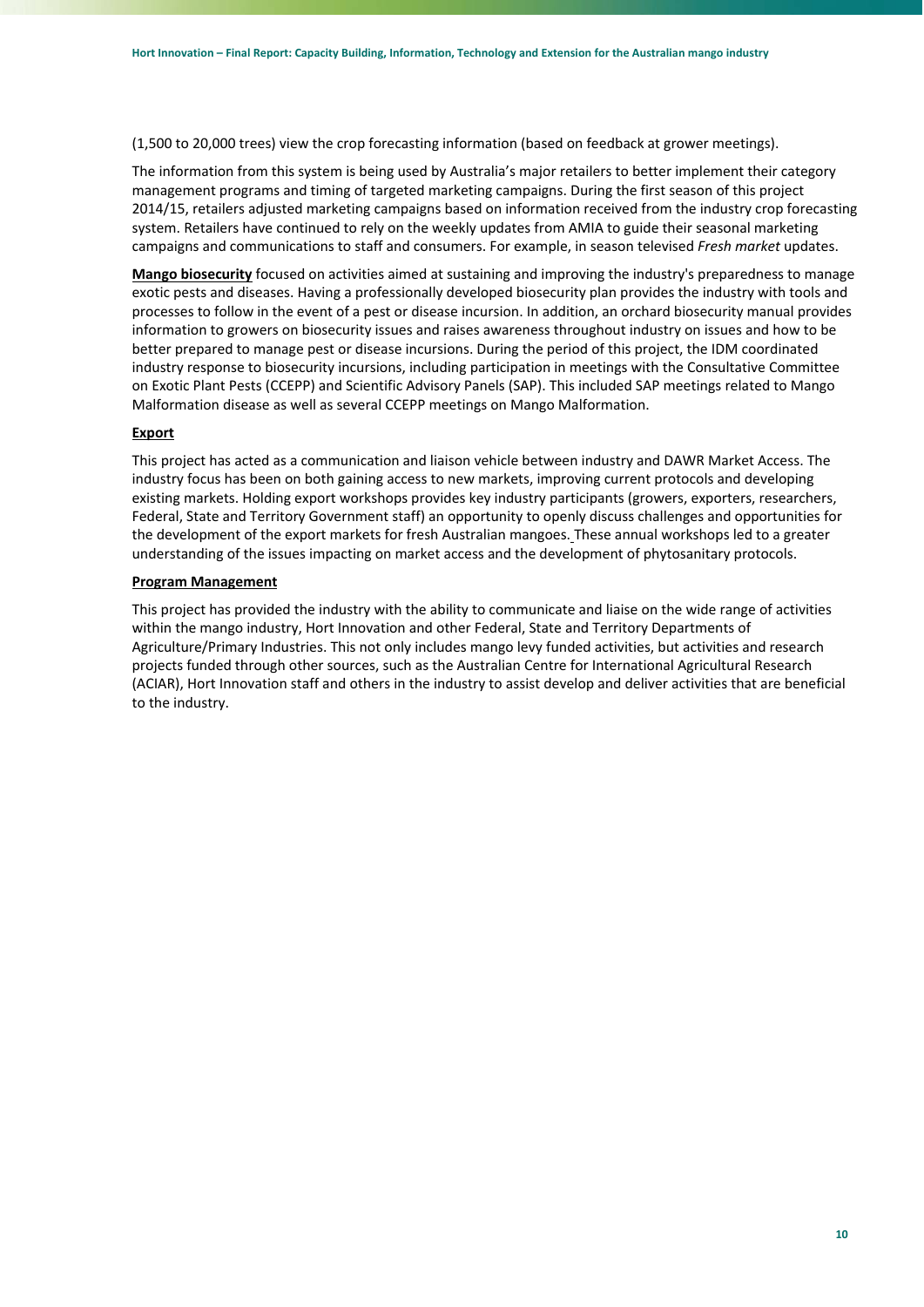## **Outputs**

This project delivered key activities which included:

- Pre-season workshops over the life of the MG13017 project were attended by over 500 growers and stakeholders through the major mango production regions.
- Events such as regional post-harvest meetings in key production regions as well as wholesale markets.
- **Relevant and timely communication** with all sectors of industry, including *Mango Matters* (quarterly), *The Slice* (monthly – out of season) and *My Mango* (weekly‐ during the season).
- **Crop forecasts and crop flow information** published on a weekly basis throughout each of the mango seasons for the duration of the project between 2014/15 to 2017/18. This provided the industry with prior knowledge of the timing of harvest for each main production region as well as estimates of production volumes. This allowed greater planning in preparation for the season for all industry participants.
- **Export application facilitation** ‐ including on‐line **crop monitor training**, collection, review and collation of applications, audit co‐ordination with Department of Agriculture and Water Resources (DAWR) and relevant parties.

This project also interacted with a range of other projects and activities, including:

- An awareness and alertness of biosecurity issues. The Australian mango industry, in partnership with State, Territory and Federal Governments, has managed incursions of Mango Malformation disease, and remained alert for potential incursion of pests such as Red Banded Mango Caterpillar and Mango Leaf Gall Midge.
- Improved access to crop protection products, such as Scholar, Actara, and chemicals that have been under review, such as dimethoate and fenthion. This project contributed to crop protection for Mango Seed Weevil control. In 2016, APVMA requested the withdrawal of the Minor Use Permit of the product Actara® (250g/kg thiamethoxam) due to concerns over the efficacy of the recommended use rate and concerns over potential off-site movement of the product. Sumitomo had been undertaking research in mangoes on the product Shield™ (200 g/L clothianidin) for control of mango seed weevil in mangoes for several years. Working with Sumitomo, AMIA developed an emergency/minor use permit which was submitted to APVMA. For industry it was important to have an effective control product for mango seed weevil, as seed weevil in endemic throughout Queensland, the Darwin region of the Northern Territory and New South Wales. It was also critical for growers exporting to countries with specific phytosanitary protocols pertaining to mango seed weevil they have access to a product appropriate for the control of seed weevil. APVMA reviewed the permit application and granted the permit in May 2017.

## Preseason Industry Workshops

A series of pre‐season workshops were held in each key production region during the period August to November of each of the mango seasons for the duration of the project between 2014/15 and 2017/18. The workshops presented information on a range of topics and provide the opportunity for questions and feedback. The audience at the meetings consisted of growers, wholesalers, exporters, government research and extension staff and rural supplier staff.

The content of each workshop, while tailored for the audience in each region, had similar core topics including:

- The season crop forecast
- The benefits of contributing to crop forecasts and crop flow dispatch data
- Processes to collect crop flow dispatch data
- Objective reporting
- Planned marketing and promotion
- Social media
- Industry export performance

The 2017/18 workshops were held in the following regions and the approximate attendance included:

| $\cdot$<br>venue<br>M | Jate.<br>ouc | $+$ nnn<br>ıdance<br>ALL |
|-----------------------|--------------|--------------------------|
|-----------------------|--------------|--------------------------|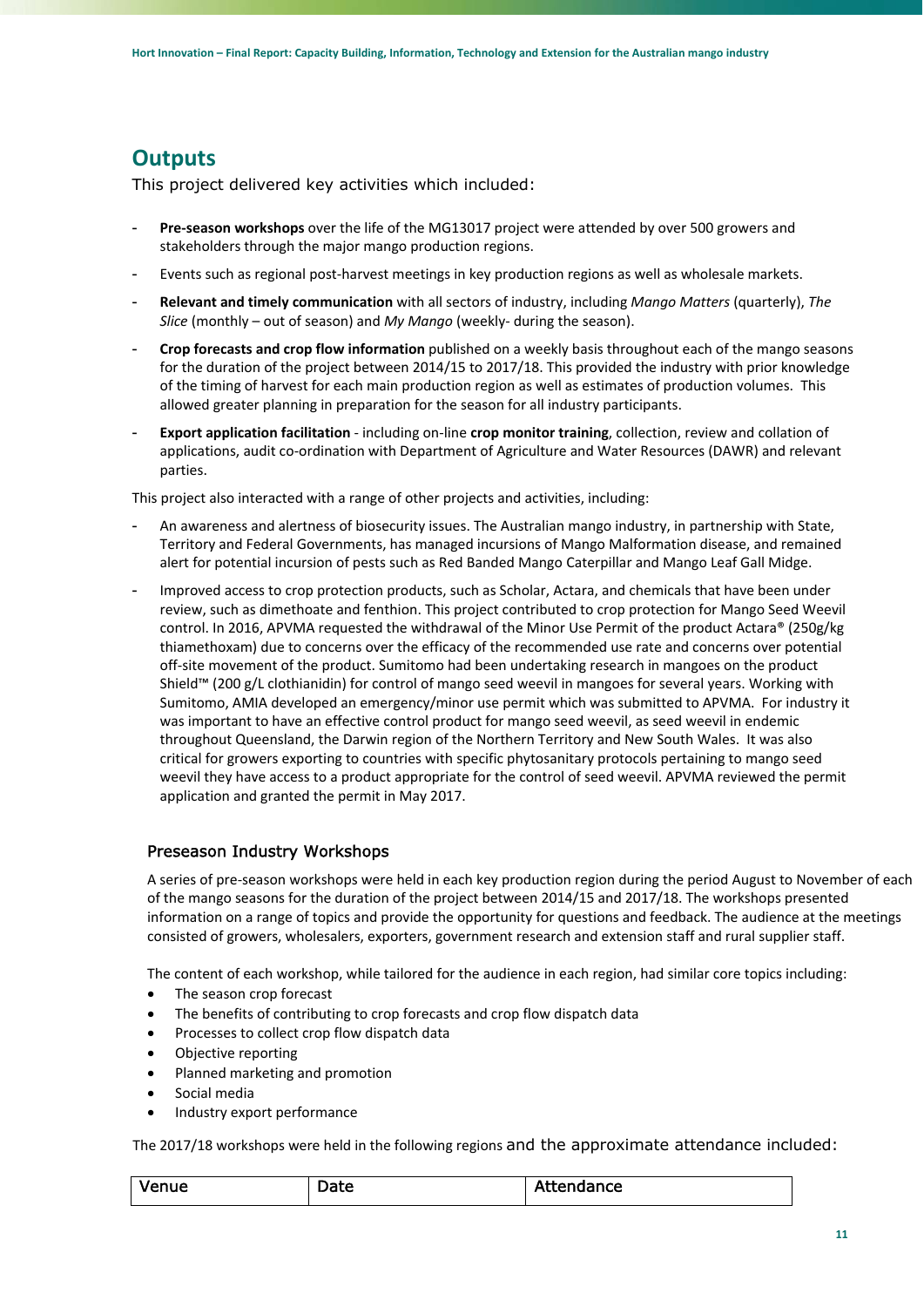| Katherine   | 15 August            | 36 recorded<br>(headcount 45) |
|-------------|----------------------|-------------------------------|
| Darwin      | 16 August            | 34 recorded<br>(headcount 55) |
| Bowen       | 25 September         | 31 recorded<br>(headcount 40) |
| Ayr         | 26 September         | 22 recorded<br>(headcount 32) |
| Mareeba     | 28 September<br>2017 | 53 recorded<br>(headcount 77) |
| Benaraby    | 16 November<br>2017  | 28 recorded<br>(headcount 31) |
| Canningvale | 24 January 2018      | 24 recorded                   |

Picture: *Attendees at the 2017/18 Mareeba pre‐*

*season roadshow* 



## Further to the preseason grower workshops, other (post-harvest) meetings were conducted.

An example of such meetings includes the Grower bus tour which was held in association with a Mareeba grower meeting and was preceded by a bus tour of several research sites. The research tour was organised in conjunction with the local QDAF staff. The tour visited the following orchards/research sites:

Matt & Jess Fealy's orchard (Mareeba)

‐ Efficient farming project ‐ irrigation and nutrients (Trevor Parker, Northern Gulf RMG)

- Adrian and Alfina Zugno's orchard (Mutchilba)
- Building soil health and better nitrogen management (Geoff Dickinson, QDAF).

Integrated pest management for fruit fly and spotting bugs (Pat O'Farrell, QDAF)

Raimond Bin's orchard (Mutchilba)

Understanding tree architecture to maximise productivity (Paula Ibell, QDAF).

25 people participated in the bus tour. These included growers, wholesalers, QDAF staff and local produce merchant staff.

A conference field day featured a series of presentations on the following topics: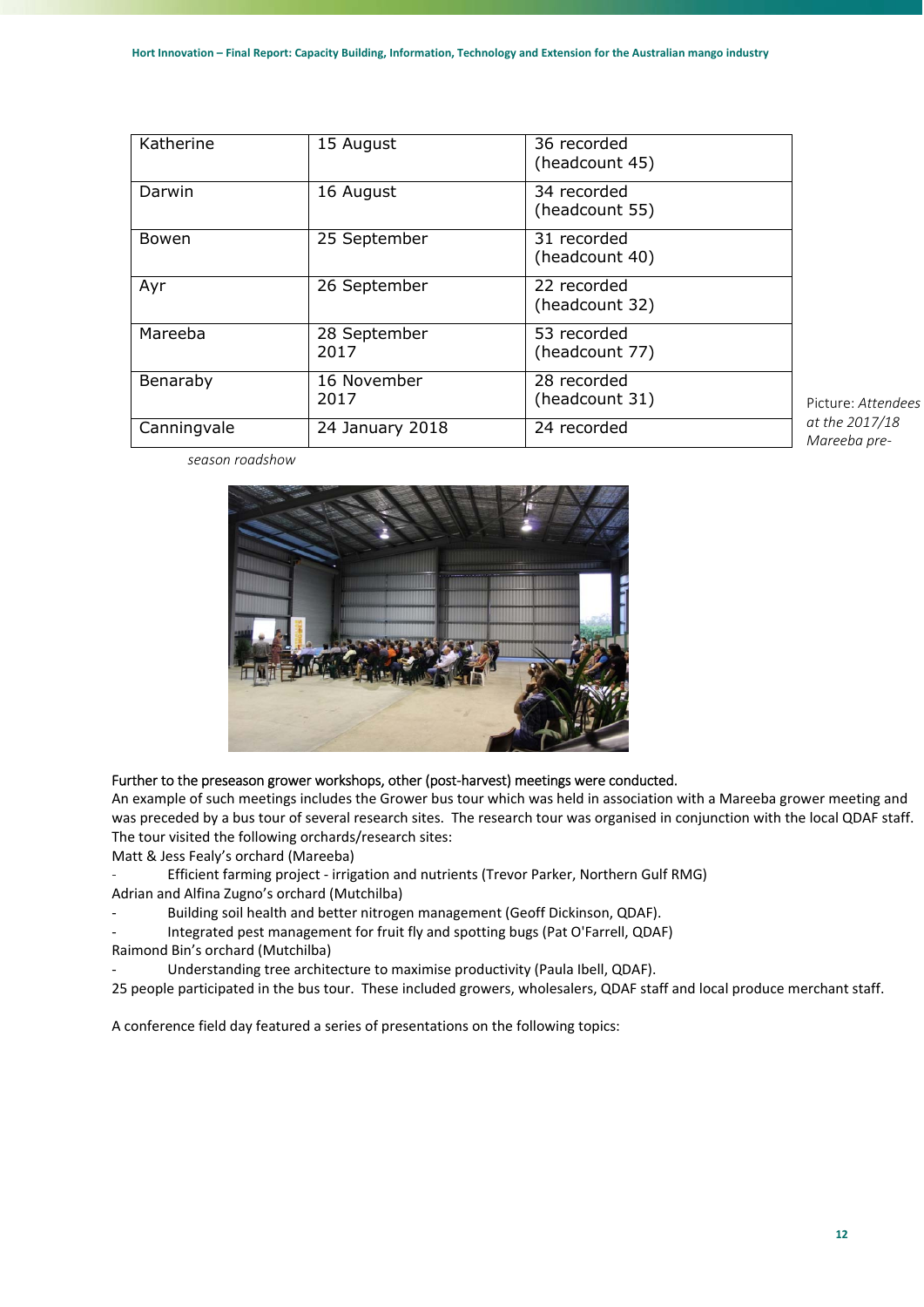| Magpie Geese - challenges and future research        | Warren Hunt - Northern Territory Department of Primary                                     |
|------------------------------------------------------|--------------------------------------------------------------------------------------------|
|                                                      | Industries and Fisheries                                                                   |
|                                                      | Mike Lawes - Charles Darwin University                                                     |
|                                                      | Keith Saalfeld - Northern Territory Department of Primary                                  |
|                                                      | Industries and Fisheries                                                                   |
|                                                      | Han Siah-Mango grower and Nuffield Scholar<br>$\overline{\phantom{a}}$                     |
| Resin Canal Discolouration - cause, effect,          | Andrew Macnish - Queensland Department of Agriculture                                      |
| management, future research                          | and Fisheries                                                                              |
|                                                      | Cameron McConchie - Northern Territory Department of                                       |
|                                                      | Primary Industries and Fisheries                                                           |
| <b>Mango quality</b>                                 | Peter Hofman - Queensland Department of Agriculture and<br>$\overline{\phantom{a}}$        |
|                                                      | <b>Fisheries</b>                                                                           |
| Challenges with transporting mangoes                 |                                                                                            |
| How to reduce under skin browning                    |                                                                                            |
| Mangoes that fail to de-green                        | Terry Campbell - Queensland Department of Agriculture and                                  |
| <b>Measuring Dry Matter</b>                          | <b>Fisheries</b>                                                                           |
| Pollination in your orchard                          | Romina Rader - University of New England<br>$\overline{\phantom{a}}$                       |
| <b>Mango small trees</b>                             | Ian Bally - Queensland Department of Agriculture and Fisheries<br>$\overline{\phantom{a}}$ |
|                                                      | Ian Bally - Queensland Department of Agriculture and Fisheries                             |
| <b>New mango varieties</b>                           | Jodie Campbell - Queensland Department of Agriculture and                                  |
|                                                      | <b>Fisheries</b>                                                                           |
|                                                      | <b>Bob Williams</b> - Northern Territory Department of Primary                             |
|                                                      | <b>Industries and Fisheries</b>                                                            |
| Managing fruit fly in the orchard - orchard freedom, | Austin McLennan Northern Territory Department of Primary                                   |
| non-host status, lures                               | Industries and Fisheries                                                                   |
|                                                      | <b>Bob Williams</b> - Northern Territory Department of Primary                             |
|                                                      | Industries and Fisheries                                                                   |
|                                                      | Peter Leach - Queensland Department of Agriculture and                                     |
|                                                      | <b>Fisheries</b>                                                                           |
| Mango crop manipulation - adjusting your             | Cameron McConchie - Northern Territory Department of                                       |
| flowering to manage your harvest                     | Primary Industries and Fisheries                                                           |
|                                                      |                                                                                            |

During 2015, the IDM organised a workshop on pest incursion management. Stephen Dibley, Program Manager (Training and Biosecurity Preparedness) with Plant Health Australia provided mango industry leaders with pest incursion scenario training. The training took the meeting participants through a pest incursion scenario, the roles and responsibilities of each stakeholder or stakeholder group (e.g. Plant Health Australia, State and Territory Governments, industry bodies) and discussed potential actions and consequences. Meeting participants found the scenario training invaluable as it provided a greater depth of understanding of how pest and disease incursion are managed.

### **National mango industry quality standards**

Australian Mangoes worked with growers and packing sheds to assess current picking and post‐harvest handling practices and look for areas of improvement in regard to fruit quality. The previous IDM in conjunction with Noel Ainsworth (QDAF project leader MG15002) developed a new mango defect poster (currently available in hard copy and online at http://www.industry.mangoes.net.au/resource‐collection/mango‐defect‐guide‐2016) and the collection of new mango defect images align with the new standards. These images have been used in new quality standards posters after sourcing the correct images from existing QDAF image library and by photographing new images. To ensure that growers and key industry stakeholders were aware and have access to the new industry standards; including retailer updates on their alignment with the uniform industry quality specifications, these were distributed to growers via industry publications. Printed versions of the standards were presented at each of the pre‐season grower workshops and during on farm visits in 2017. These uniform quality specifications have been accepted and adopted by major retailers through quality testing at centres. Key retailers spoke at regional workshops how dry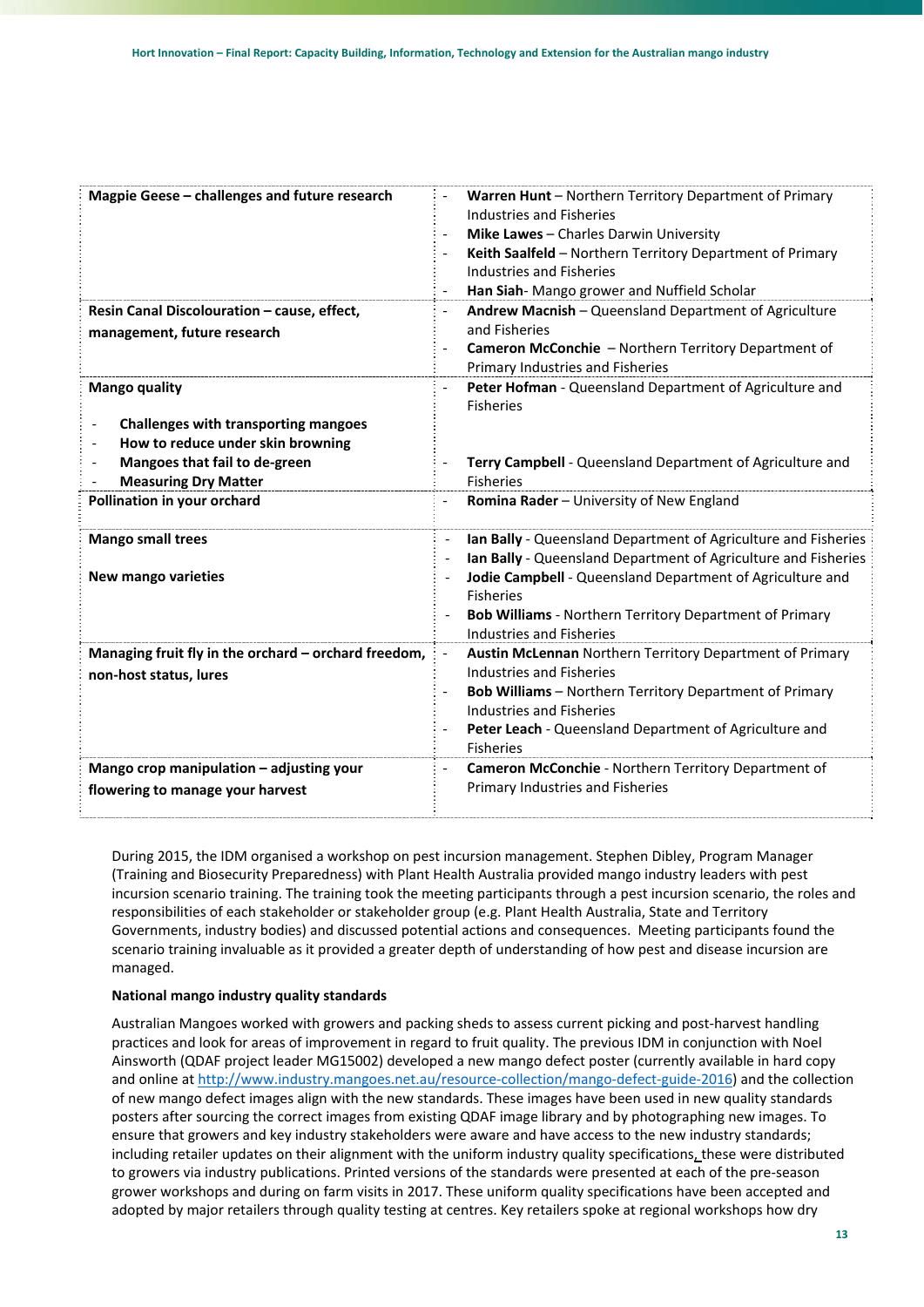matter (NIR) maturity testing would be part of the standard quality process at distribution centres and ripening facilities in their decision making on quality acceptance. AMIA previously worked with retailers on updating their specifications to align with 2016 Mango Industry Quality Standards.

**Ensuring the delivery of accurate and timely information**, ensuring all Australian mango growers and others through the supply chain have equitable access, to the most up to date information on production, post-harvest and market practices and issues.

- o Mango industry communication activities were delivered in an accurate and timely manner. For example, one survey respondent said that, "(the) email comes through, (it's) relevant happening right there and then, (and I) don't need to go looking for the information."
- o *My Mango,* the weekly in‐season e‐newsletter, was produced on a weekly basis during the 2015/16 (end of season only applicable to this reporting period), 2016/17, and the 2017/18 mango season.

Due to the harvest season starting at different times each year, the number of editions is somewhat variable each season, however it is usually distributed between August and March on a Tuesday. It is distributed to approximately 1,000 industry stakeholders and is also hosted on the industry website. The e‐newsletter reports on the crop forecast (part of MG13017), provides regional reports on how the harvest is progressing in each key production region, features objective (quality) reporting and weekly wholesale prices (part of MG15003). It also provides regular updates on industry marketing and PR, but these articles are usually shorter than the ones that appear in the magazine. Events, industry opportunities and relevant news are also shared via this platform.

o *The Slice,* the monthly out‐of‐season e‐newsletter, was distributed once a month during the off season (depending on content) during 2016, 2017 and 2018 (April and May only applicable for this reporting period). It is released to the same database that subscribes to *My Mango. The Slice* focuses on keeping the industry engaged out of season and shares information on events, industry opportunities and relevant news; such as chemical updates.

Copies of *The Slice* can be found at: https://www.industry.mangoes.net.au/the‐slice/.

- o The website (http://www.industry.mangoes.net.au) and database have been maintained and reviewed regularly, with new material loaded onto the website as and when required. Industry website analytics provided in measurement and evaluation section.
- o Six webinars (web meetings) were organised on a variety of topics. The table below provides a summary of the webinars conducted. It should be noted that there were more participants registered for most webinars than dialed into the meetings. Where participants were not able to join, they were sent copies of slides afterwards. Two webinars were also recorded and uploaded to AMIA's YouTube channel to extend the reach of these meetings (YouTube views are noted below).

| Date / time                                                | <b>Topic Presented</b>                                            | Presenter/s           | <b>Target Audience</b>                  | <b>Participants</b>                                                               |
|------------------------------------------------------------|-------------------------------------------------------------------|-----------------------|-----------------------------------------|-----------------------------------------------------------------------------------|
|                                                            |                                                                   |                       |                                         |                                                                                   |
| Thursday 22 June 2017, Preparing to export to<br>$1pm-2pm$ | markets with specific on<br>farm phytosanitary<br>requirements    | Trevor Dunmall - AMIA | All key industry<br>stakeholders        | 1* Due to lack of interest,<br>this was conducted as a<br>telephone call instead. |
| Wednesday 28 June<br>2017, 1pm-2pm                         | Freshcare: Quality<br>Assurance - Update and Freshcare<br>Outlook | Clare Hamilton-Bate-  | All key industry<br><b>stakeholders</b> | 18                                                                                |
| Wednesday 14<br>February 2018,<br>3pm-3.40pm               | lGS1-DataBar                                                      | Melanie Wishart-GS1   | All key industry<br>stakeholders        |                                                                                   |
| Thursday 15 February<br>2018, 3pm-3.40pm                   | GS1-DataBar                                                       | Melanie Wishart-GS1   | All key industry<br><b>stakeholders</b> | 6<br>(Also recorded 22 views)                                                     |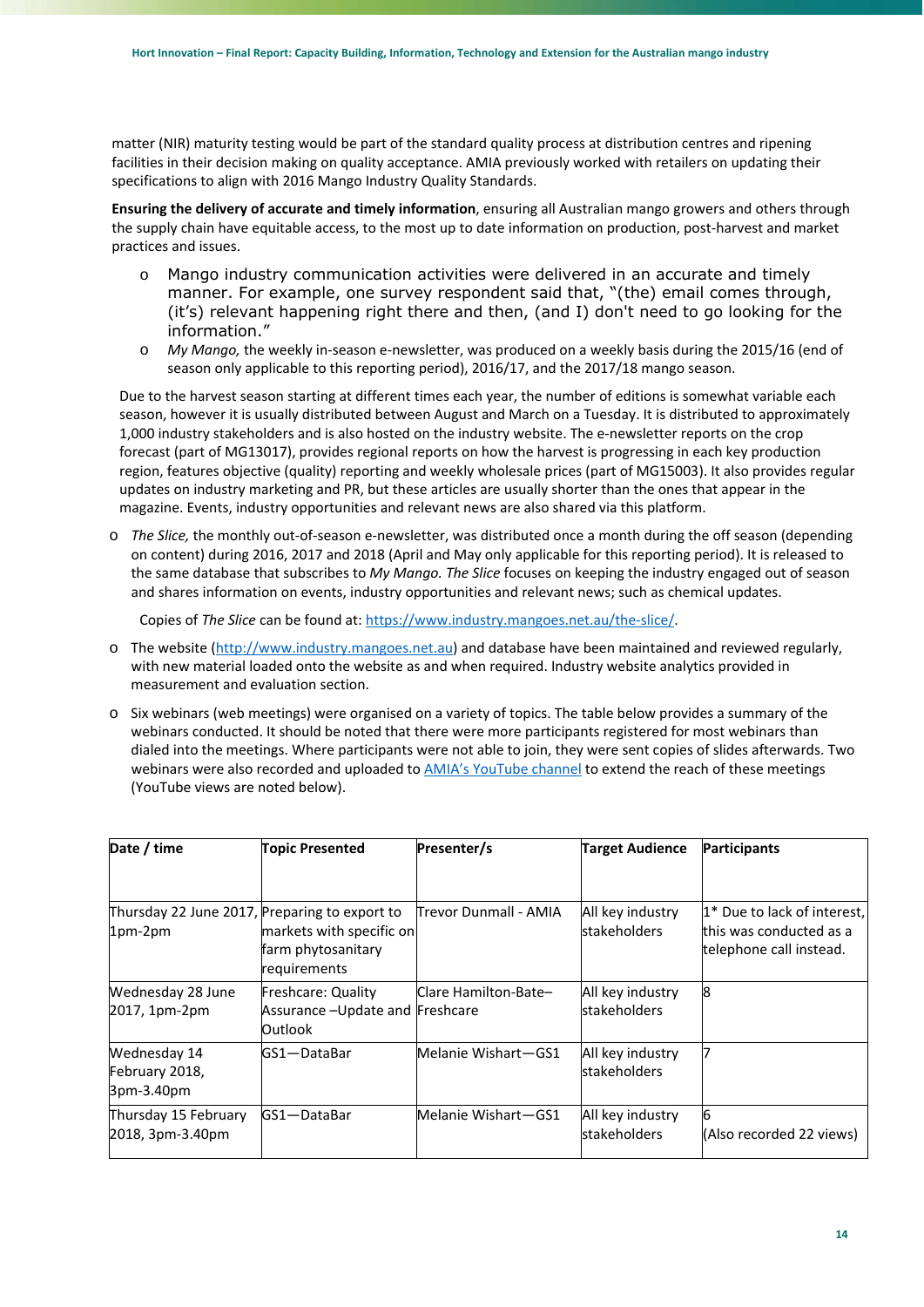| Wednesday 21<br>February 2018, 3pm-<br>4pm        | Update on HARPS         | Belinda Millard / Tristan<br>Kitchener-HARPS<br>project team                        | All key industry<br><b>stakeholders</b> | 11<br>(Also recorded 24 views) |
|---------------------------------------------------|-------------------------|-------------------------------------------------------------------------------------|-----------------------------------------|--------------------------------|
| Thursday 12 April 2018, National Mango<br>3pm-4pm | <b>Breeding Program</b> | Samantha Frolov-AMIA, All key industry<br>lan Bally - QDAF, Ben<br>Reilly-Steritech | <b>stakeholders</b>                     | 18                             |

o Three Best Practice Guides were developed and are provided on the industry website (links provided below):

- o **Understanding crop nutrition ‐ a guide for Australian mango growers** was developed with a focus on new mango growers and new orchard managers who need a guide to crop nutrient requirements and the most appropriate timing of fertiliser application.
- $\circ$  Export market requirements a quide for Australian mango growers and exporters was developed to provide growers, exporters and importers with information that will assist them with understanding export market requirements for the range of target countries. It is the first guide specifically developed for the mango industry. Ensuring access to information, leading to the increased uptake of new knowledge and technologies across industry—with the objective of improving grower profitability. Information about emerging technologies was a focus of several activities produced as part of the mango industry communication program. For example the article 'Monitoring the temperatures of your fruit—what system to use?' discusses the technology available to exporters.
- o **Using the Felix F‐750 Produce Quality Meter a guide for users** was developed to facilitate the adoption of the Felix F-750 Produce Quality Meter as a tool to non-destructively measure mango dry matter in the orchard, packing shed and market. The meter provides the user with the ability to quickly measure dry matter without destructive sampling. This system replaces the traditional method of cutting and weighing a sample of flesh, drying the sample and weighing again to calculate dry matter. Information was delivered through multiple mediums, aiming to lead to the increased uptake of new knowledge and technologies. For example NIR technology was widely promoted in publications and a best practice guide was developed to assist growers with using the technology themselves. NIR technology aims to give growers a tool to assess their dry matter (one of the indicators of fruit maturity). By using this tool (alongside others), growers can pick fruit at the right time, leading to an increase in fruit quality and ultimately profitability.
- o Six videos were created as part of this project and can be accessed on the industry website and also AMIA's YouTube channel (links provided below):
	- o Sprayer calibration and Sprayer application were created to allow growers who were unable to attend the orchard sprayer calibration workshops see the presenter (Dr David Manktelow) demonstrate the key aspects of calibration and application for orchard sprayers. This was a two part video due to the duration.
	- $\circ$  Four videos were produced from the 11<sup>th</sup> Australian Mango Conference, providing key industry stakeholders who couldn't attend an opportunity to watch some of the presentations. The first video discusses mango marketing and growing demand. The second video discusses understanding the application of new technology in the orchard and packing shed. The third video discusses mapping horticulture tree crops in Australia. The fourth video discusses managing magpie geese. Video links can be accessed below:
		- Mango Conference—Treena Welch, Robert Gray and Elisa King.
		- Mango Conference—Jesse Reader Bosch.
		- Mango Conference—Craig Shephard DSITI.
		- Mango Conference—Amelie Corriveau CDU.

**Crop forecasts and crop flow information** published on a weekly basis through the season.

Comparing the response from the 2015/16 season to the 2016/17 season: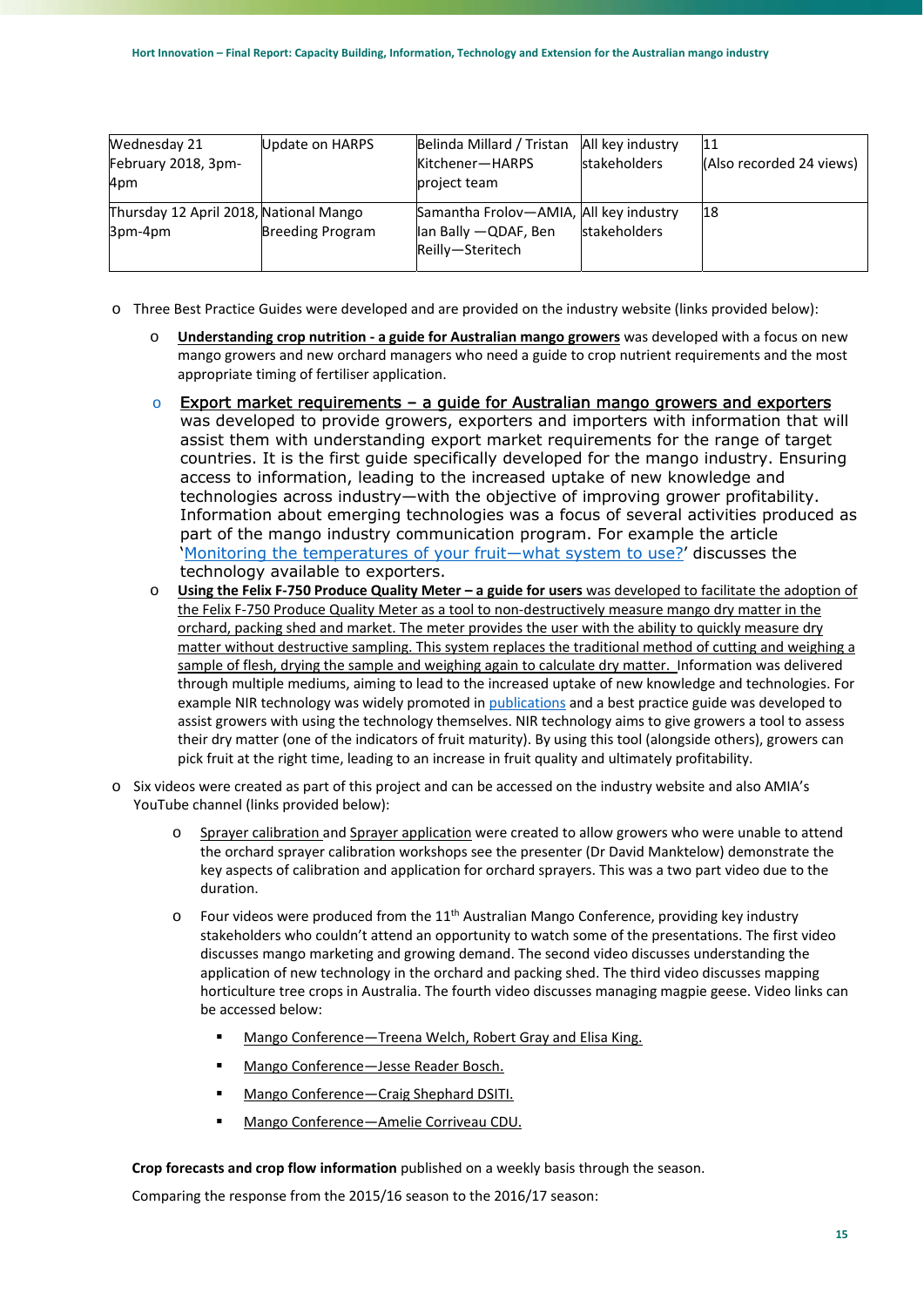The number of growers participating in the crop flow system has increased by 21%, from 71 growers in 2014/15 to 86 growers in 2017/18. Much of this increase is due to growers from the Gingin region of southern Western Australia. In other regions, the number of contributing growers has remained steady, with some small variations due to a range of factors including several growers contributing for the first time in 2015/16 and the sale of some orchards. Growers contributing to the system account for over 85% of Australian production.

Improving the crop‐forecasting systems has been a priority of the project and the MG13017 Capacity Building project Stage 2 reinforced the importance of having an accurate, industry supported and well‐resourced crop forecasting system. It should be highlighted however there has been significant improvements over the duration of the project. The time and cost to secure the remaining 5‐10% of the data would not justify the output.

Appendix One highlights the crop forecast information for 2017/18 season.

#### **Export application facilitation**

During 2015, AMIA took a greater role in export development. In association with the Department of Agriculture and Water Resources (DAWR), the Queensland Department of Agriculture and Fisheries (QDAF) and the Northern Territory Department of Primary Industries and Fisheries (NT DPI&F) AMIA worked to facilitate increased grower and exporter involvement in targeted export markets, in particular markets with strict phytosanitary protocols.

 Improving domestic and export market access and market development critical in lifting industry profitability.

#### **Guide produced for Australian Mango growers and exporters**

Crop Monitor training was delivered in key production regions throughout Australia for growers and crop monitors targeting China, Korea and the United States of America.

The venues these training sessions were held were:

#### **Darwin**

**Tuesday 21st June. 1.00pm Berrimah Research farm, Vet laboratory (enter Berrimah farm and turn left on first road on left, travel passed John English Building. Vet Lab meeting room at end of this road).** 

**Mareeba Tuesday 19th July, 9.00am to 11.00 am QDAF offices, Peters Street, Mareeba** 

**Bowen Wednesday 20th July, 9.00am to 11.00am QDAF Research Station, Bowen.** 

**Ayr Wednesday 20th July, 2.00pm – 4.00pm QDAF, Ayr Research Station, Old Claire Road, Ayr** 

**Bundaberg Friday 22nd July, 9.00am – 11.00am QDAF, Kalkie Research Station, Ashfield Rd, Bundaberg** 

DAWR required that the crop monitor training was delivered by suitably qualified and experienced people.

Northern Territory: Delivery was undertaken by Mr Bob Williams, Director Plant Industry Development, Department of Primary Industry and Fisheries.

Queensland: Delivery of training was initially undertaken by Mr Geoff Dickinson, Senior Horticulturist, Department of Agriculture and Fisheries (early pre‐season training)

Late pre‐season training was undertaken by the Trevor Dunmall, Industry Development Manager.

Outputs during this project included:

- ‐ Co‐ordination of quarantine inspectors from Japan, Korea and the United States of America
- Co-ordination of growers, exporters, treatment facility operators and suppliers exporting to the USA (in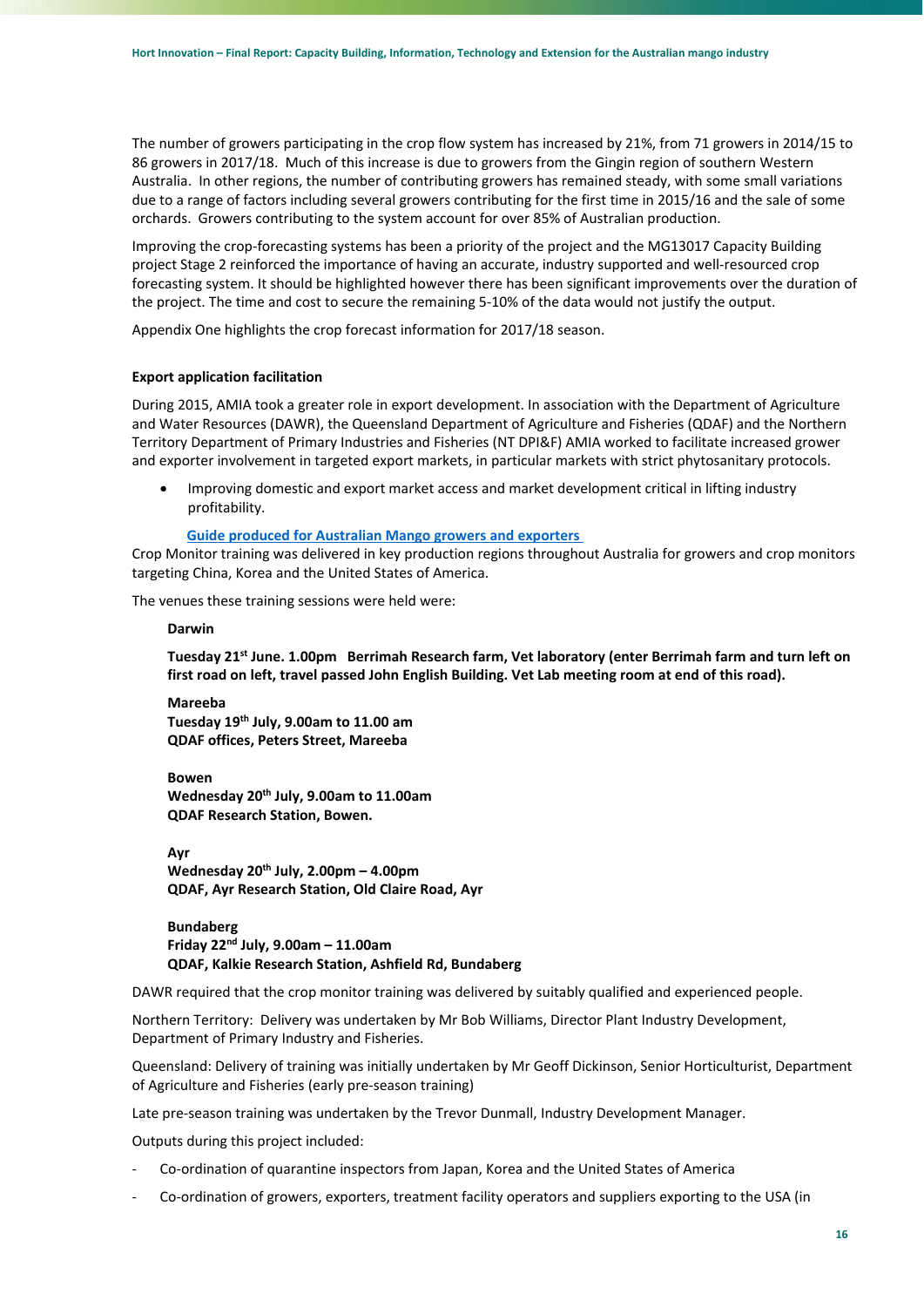conjunction with the Northern Territory Department of Primary Industries and Fisheries – NT DPI&F)

- In conjunction with the treatment facility operator, prepare a guide to export to the USA for growers, exporters, crop consultants and other stakeholders
- ‐ Linking growers and exporters to the DoAWR plant export division for orchard and packing house approval
- Facilitating crop monitor and grower training for approval to export to China, Korea and the USA.

**Crop monitors training** for 60 growers and crop monitors planning to be involved in export to key markets (markets with specific phytosanitary requirements – China, Korea and the United States of America).

Table 1 lists the venues the training was delivered and the number of growers/crop consultants attending each session.

| Date                            | Venue/region         | No of crop<br>monitors/growers |
|---------------------------------|----------------------|--------------------------------|
| Monday 6 <sup>th</sup> July     | Darwin NT            | 10                             |
| Tuesday 7 <sup>th</sup> July    | Katherine NT         | 6                              |
| Wednesday 8 <sup>th</sup> July  | Mareeba Qld          | 20                             |
| Thursday 9 <sup>th</sup> July   | Bowen Qld            | 12                             |
| Wednesday 22 <sup>nd</sup> July | Rockhampton Qld      | 3                              |
| Thursday 23rd July              | <b>Bundaberg Qld</b> | 6                              |
| Tuesday 4 <sup>th</sup> August  | Ayr Qld              | 3                              |

**Table 1. Crop monitor training attendance – China, Korea, USA** 

As an integral component of each training session, each participant was required to complete a questionnaire on the training before they were recognised as successfully completing the training. The names of the participants who successfully completed the training were supplied to DoAWR as the training is a requirement of the orchard/packing shed audit which is undertaken prior to the orchard gaining DoAWR approval for export.

With the US market, industry worked collegiately with growers, exporters and the treatment facility operator to facilitate a coordinated approach to exporting to this market. This coordination included a weekly teleconference with participating growers, exporters and other stakeholders (e.g. packaging suppliers). These teleconferences were chaired by NTDPI&F Market Development Officer, Michael Daysh, who played a key role in the US market development activities. Michael also lead the project MG15004.

Outputs of the activity include:

- ‐ A guide for exporting to the United States
- ‐ Crop monitor training for the US
- ‐ Crop monitor training for China/Korea

The export guide is located within the Australian Mangoes website under the resource section. A link is emailed to new growers who wish to export each season. Other key links relating to export markets are also emailed to new exporters. These links are listed below.

An Industry Advice Notice is published each season updating growers of the following:

We advise the mango and lychee industries that applications are now open for growers to nominate orchards/blocks and packhouses for mango and lychee exports to the USA, and mango exports to China, Japan and Korea for the relevant season.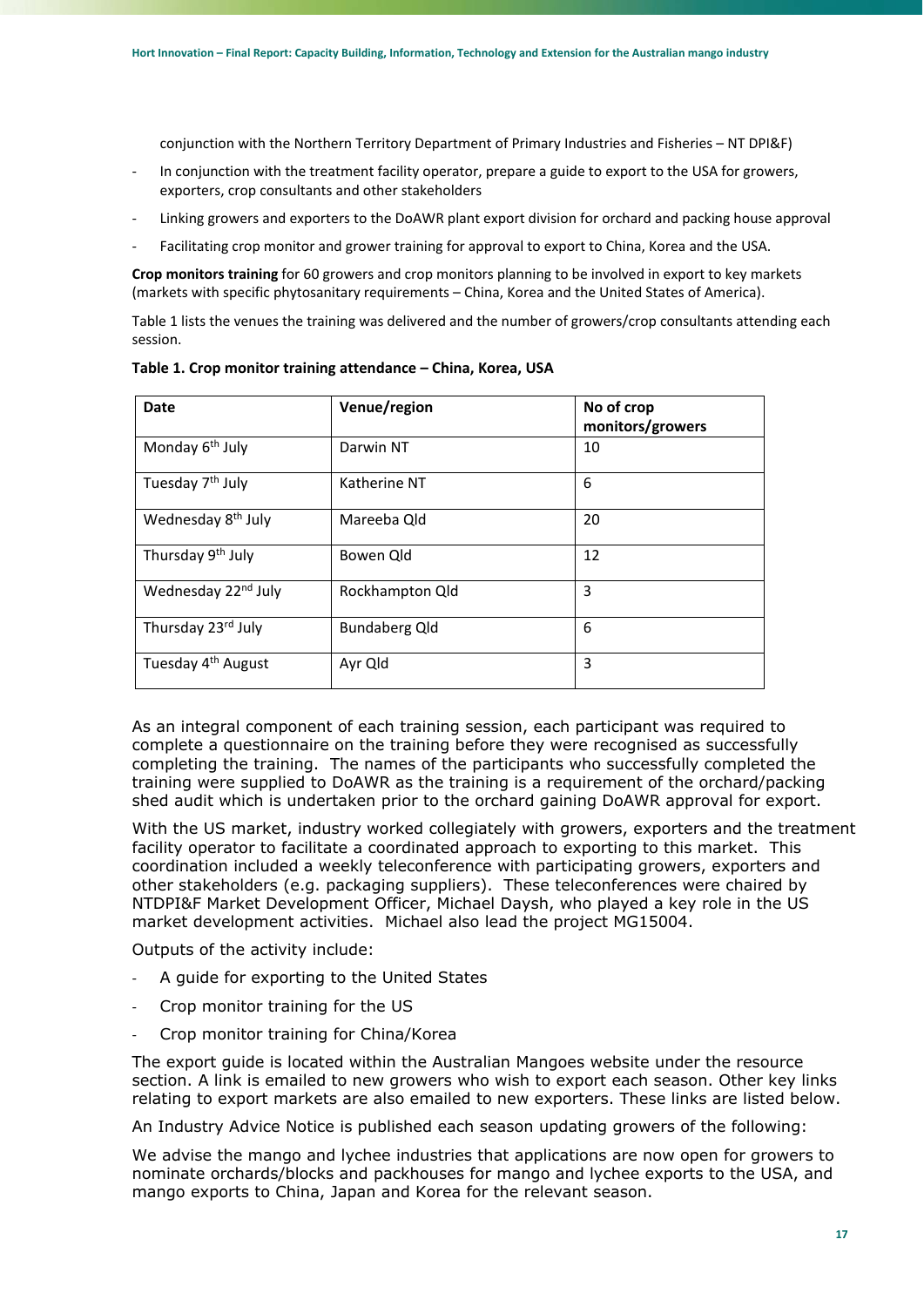All previous Plant export industry advice notices are available on the Department of Agriculture and Water Resources websites.

For specific market requirements, refer to the relevant work plan and protocol in the documents section of the MICoR Plants website.

To remain registered, Crop monitors must review the course material and successfully complete the online training course for mangoes each year.

## **Outcomes**

This project had a primary focus on supporting the adoption of research and development as well as communicating with all sectors of industry on all aspects of industry development. Key outcomes facilitated by the mango industry program aimed to ensure key industry stakeholders were well informed and armed with reliable industry data, so they could feel empowered to make more effective decisions and support the strategic vision for the industry. The project focused on ensuring industry understands and knows how to support the industry's programs; understands the factors that impact productivity and quality; understands the improved production and supply chain management practices and how they can be applied to achieve improved outcomes; and ensuring the industry understands and knows how to access information and obtain required knowledge The project managed a range of activities and services and aimed at improving the profitability and long-term sustainability of the Australian mango industry.

This project, and through linkages to other projects and activities, has been instrumental in delivering a range of outcomes for the industry.

Overall, the project held 27 preseason industry workshops (roadshows), 15 (other) workshops (including crop monitor training, post-harvest), 19 field days, 12 retailer/wholesaler meetings (3 states) and 9 webinars.

## **Pre‐season workshops**

The attendance at preseason roadshows for this project:

| <b>Roadshow Attendance by Region</b> | 2014/15  | 2015/16 | 2016/17 | 2017/18 |
|--------------------------------------|----------|---------|---------|---------|
| Darwin                               |          | 60      | 72      | 20      |
| Katherine                            |          | 12      | 46      | 45      |
| Mareeba/Dimbulah                     |          | 32      | 30      | 59      |
| Ayr                                  |          | 21      | 19      | 27      |
| <b>Bowen</b>                         |          | 24      | 19      | 36      |
| SEQ (Bundaberg/Benaraby)             |          | 20      |         | 28      |
| Gingin (Perth)                       | n/a      | n/a     | n/a     | 28      |
| <b>Total Attendance</b>              | nil data | 169     | 186     | 243     |

## **Crop forecasts and crop flow information**

Crop forecast participants summary:

| <b>Crop Forecast Participants</b> | 2014/15                  | 2015/16                  | 2016/17                  | 2017/18 |
|-----------------------------------|--------------------------|--------------------------|--------------------------|---------|
| Darwin                            | 10                       | 12                       | 16                       | 15      |
| Katherine/Mataranka               | 10                       | 8                        | 5                        | 4       |
| Kununurra                         | $\overline{\phantom{a}}$ | $\overline{\phantom{a}}$ | $\overline{\phantom{a}}$ | 7       |
| Bowen/Burdekin                    | 19                       | 18                       | 14                       | 15      |
| Mareeba/Dimbulah                  | 20                       | 23                       | 15                       | 16      |
| SE/Central Qld                    | 12                       | 14                       | 10                       | 14      |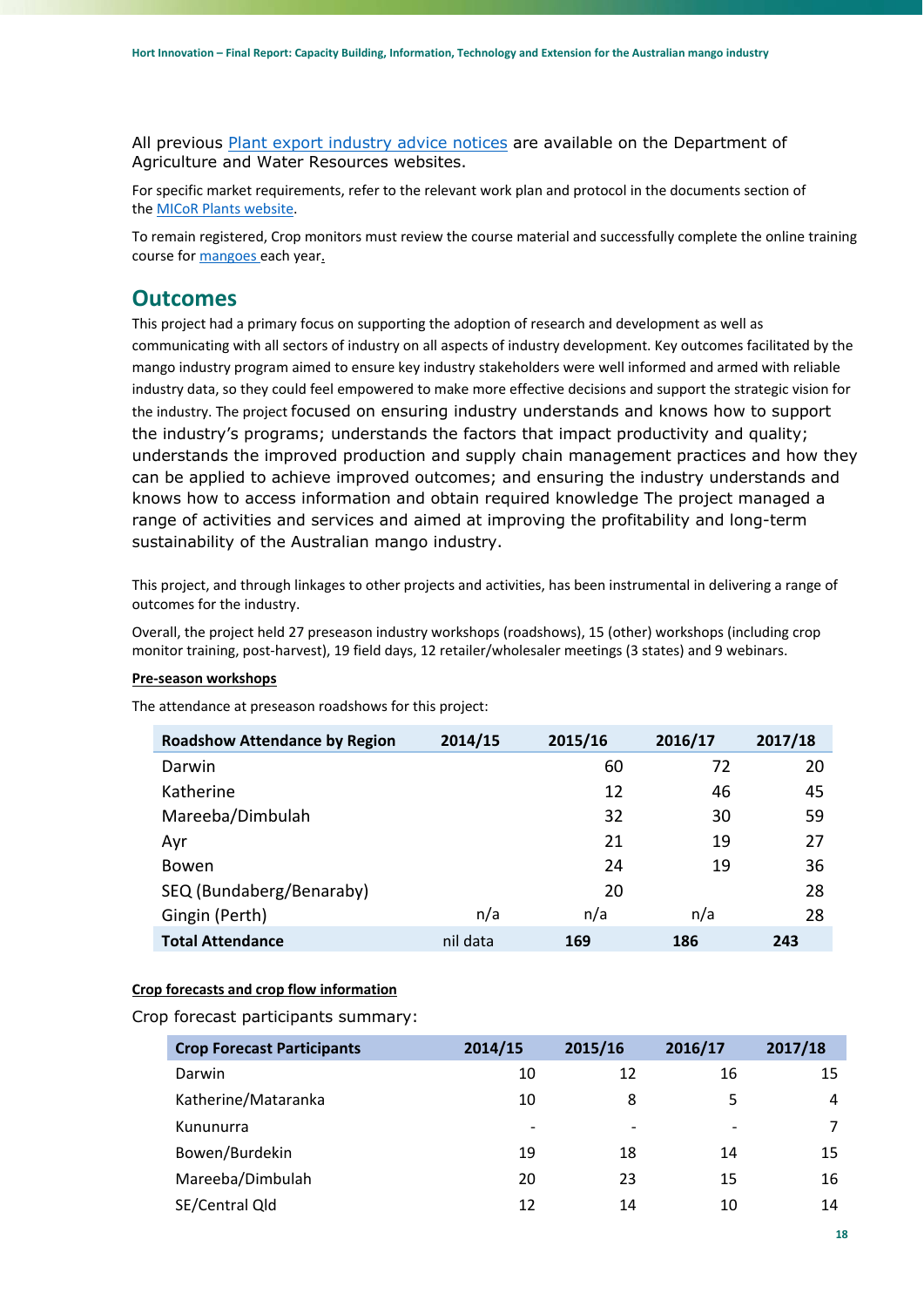| Total participants                                             | 71                       | Xb                       | 67 | 81 |
|----------------------------------------------------------------|--------------------------|--------------------------|----|----|
| Cross Regional (growers with farms<br>across multiple regions) | $\overline{\phantom{0}}$ | $\overline{\phantom{0}}$ |    |    |
| Gingin                                                         | -                        | 11                       |    |    |

Refer to Graph 2014/15 to 2017/18 actual volumes including AMIA forecast 2017/18 in Appendix Two.

Crop Forecast versus actual levy data summary:

| <b>Regions Grower Forecast</b>    | 2014/15   | 2015/16   | 2016/17   | 2017/18    |
|-----------------------------------|-----------|-----------|-----------|------------|
| Darwin                            | 1,976,600 | 1,621,780 | 2,119,910 | 2,302,056  |
| Katherine                         | 1,849,700 | 1,287,653 | 1,281,439 | 2,576,929  |
| Kununurra                         | 204,500   | 123,000   |           | 428,158    |
| Bowen/Burdekin                    | 1,535,300 | 1,043,723 | 1,281,400 | 1,591,816  |
| Mareeba/Dimbulah                  | 2,679,400 | 1,688,503 | 1,023,937 | 2,220,286  |
| Sth Qld NSW                       | 283,650   | 277,980   | 547,902   | 824,781    |
| Gingin                            |           | 65,053    | 7,689     | 74,750     |
| <b>Forecast Total (7kg trays)</b> | 8,529,150 | 6,107,692 | 6,262,277 | 10,018,776 |
| <b>Actual Levy Data</b>           | 9,071,098 | 8,254,289 | 8,231,866 | 10,628,239 |
| Forecast versus Levy accuracy %   | 94%       | 74%       | 76%       | 94%        |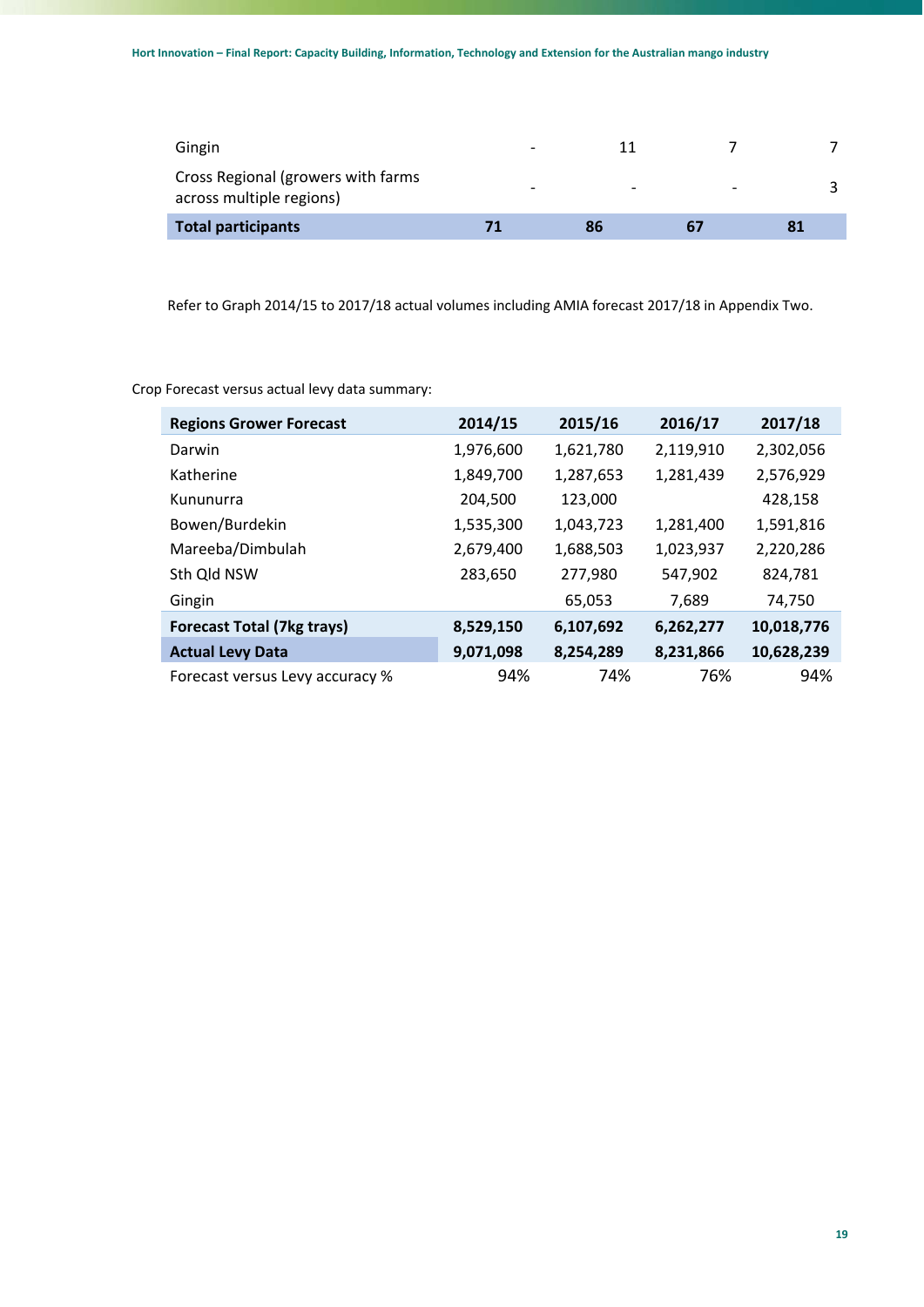## **Monitoring and evaluation**

Monitoring and evaluation was primarily conducted over the project lifetime via surveys, interviews and informal feedback received by key industry stakeholders. Overall results indicate that desired outcomes were achieved. There were a few recommendations from the evaluation collected which should be incorporated into the next mango industry building capacity program.

Overall results indicate that desired outcomes were achieved for the Capacity Building, Information, Technology and Extension for the Australian mango industry. There were a few recommendations from the evaluation collected which should be incorporated into the next mango industry capacity building project.

#### **Pre‐season workshops**

There was a steady consistent increase in participation in regions for preseason roadshow attendance over the course of the project. From 2015/16 to 2017/18 we noted a 70% increase in participation at these events.

As part of the survey in 2018, 35 people participated in the online survey. The online survey was conducted during September, October and November 2017.

The results rate the preseason roadshows as 40% Very Good, 54% Good, 3% Average and 3% Poor with nil stating that they are Very Poor. Overall the feedback provided by participants was predominately positive and included;

"A great opportunity to meet Mango growers in the region."

"Very interesting and informative."

"Very well presented and attended."

"Very informative with interesting information about the industry and the upcoming pick."

"It was very educational for all parties and especially for my industry gaining a better understanding of benefits, challenges and opportunities that can help maximise opportunities and growth for the Mango industry."

"Great information."

"Undisguised promotion of higher levies without justification."

"I know it's difficult, but it would be a lot better if you could be on time or within 10 minutes."

"Well organised, interesting topics, good mix of growers etc."

"Enjoyable, informative."

It should be noted the Australian Mangoes marketing manager and IDM visited regions in WA through season 2017/18. The feedback received after visiting these WA regions was to include them in next season preseason roadshows as well as in the forecasting data spreadsheet. It is our recommendation to include Kununurra, Carnarvon and Gingin region in the preseason roadshows for the next project.

#### **Other workshops and meetings**

Events such as regional post‐harvest meetings in key production regions as well as ongoing wholesale markets meetings and weekly 'work in progress' with the major retailers and greengrocers has continued. Complimenting these meeting is the weekly communication of *My Mango*, which includes a copy of the weekly Crop Forecast and Flow data.

**Relevant and timely communication** with all sectors of industry, including *Mango Matters* (quarterly), *The Slice* (monthly–out of season) and *My Mango* (weekly‐during the season).

Communication surveys were conducted in 2018 and results from these surveys can be viewed as part of the relevant project (part of MG15006).

The outcomes of these surveys which related to monitoring and evaluating the effectiveness of our communication channels including our publication My Mango, Mango Matter and The Slice and our website (http://www.industry.mangoes.net.au) as well feedback in relation to the webinars and videos can also be viewed in the relevant project report (MG15006).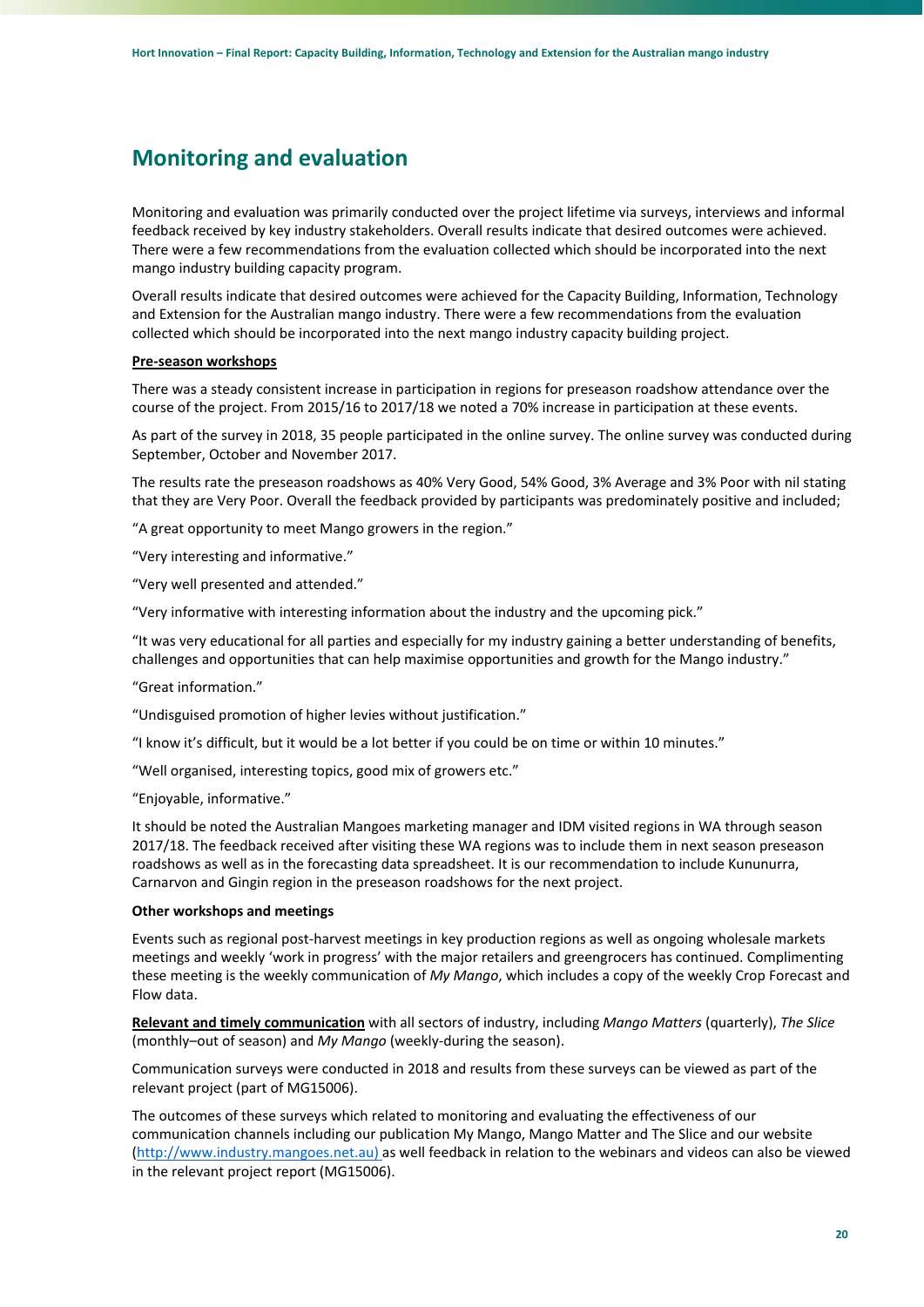The value in the communication flow including Australian Mangoes publications, namely the in season *My Mango* that includes the weekly Crop Forecast and Flow data update, assists retailers (as well as growers) with their seasonal promotional planning and is articulated in the retailer feedback below.

- o *"My Mango is a terrific medium that engages the industry and includes useable information for retailers, cross referencing with feedback that we receive from key growers. This information helps us plan seasonal events including promotions, point of sale and more. All information and opportunities to engage the industry community across multiple platforms and includes all elements of the supply chain from grower through to consumer should be encouraged. The information provided is informative, timely and user friendly."*
- o *"The 2017/18 Australian Mango season has proven to be a very successful one for Metcash and IGA. The planning out of our promotional package and sharing of information with our retailers was made simpler thanks to the information contained with the weekly My Mango email. From a category manager perspective, I was able to clearly articulate to our state teams what was taking place in the growing regions. The crop estimates forecast enabled us to plan our catalogues, with a surety that stock would be plentiful for those periods. Understanding and having clear visibility of what was happening within each growing region was again, an excellent communication*  tool to help us drive the right behaviors within our state buying teams and ultimately giving our retailers the *confidence to support Australian Mangoes. The inclusion of dry matter and brix measurements was a key to better engagement with our suppliers to ensure we had the right fruit at the right time. With respect to the market pricing, it would be beneficial to get more information into this, as at times some of this pricing could be a little out of date or inaccurate. Having said all that, I look forward to next season and once again being able to draw on the exceptional content of information to help Metcash and IGA drive sales to a new high."*
- o *"My Mango is useful for crop forecasting information to track forecast vs actual, so we can see the trend of what's coming to the markets. Objective reporting is useful to understand where maturity is across the market place and assists in looking at who's doing the right thing for maturity (for conversation with supplier not for ceasing their supply unless it continues). Also, good to look at the short descriptions about what's going on in each region (as in rain in Bowen stopped picking for a few days but will start again etc.) The Slice is good for knowing what's going on in regions and in the industry off season as a lot of things go on in growing regions that we wouldn't know otherwise, as we only visit during the season. Also, good for marketing updates on what's going on. Mango Matters provides information similar to the above. Good if you couldn't make events such as the biannual conference etc."*
- o *"The AMIA market and information resources have provided guidance and support for both strategic and tactical activities to drive mango sales across the season. The weekly "My Mango" email assisted on a week to week basis with planning for the regional and varietal transitions across the season. The sharing of industry forecasts and consumer data assisted with total season set up planning and category review activities. In addition to this, having a central point for industry engagement was invaluable, both providing a forum for direct contact and feedback from growers at regional road shows, as well as connecting us with industry experts when we need technical advice. Thank you"*

### **Website**

As part of monitoring and evaluation, the project team's recommendation is an upgrade to the industry website http://www.industry.mangoes.net.au that is to include a Best Practice Resource (BPR) which would be of tremendous value to growers and industry and should underpin the next program. The current / closest resource to a mango industry best practice manual or Best Practice Resource is the 'Mango Information Kit*'* (QDPI, 1999).

- In a communications survey conducted in 2018, 61% of survey respondents rated the website as very good or good. This is a good result but indicates that there are some barriers to key industry stakeholders using the website. Some comments from survey participants included:
	- o *"Industry Resources section is poorly structured and random. Needs better categories and simple headings…"*
	- o *"Been on there occasionally; difficulty navigating and finding things…"*
- This feedback indicates that the main barrier to using the website is that items are hard to find. An upgrade to the website would therefore be of benefit; especially one that includes a Best Practice Resource for growers.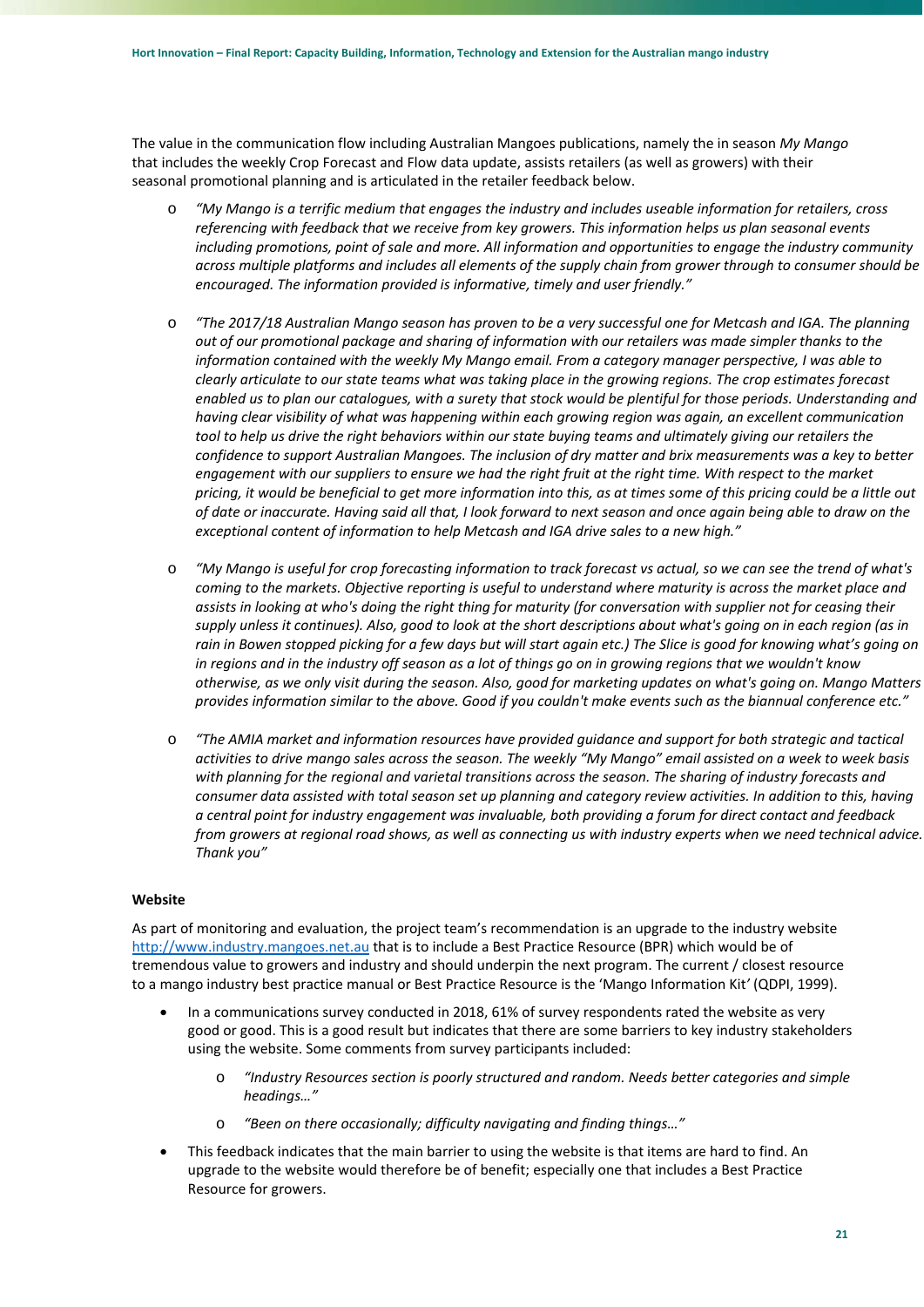### **Crop forecasts and crop flow information**

The number of growers participating in the crop flow system has increased by 12.5%, from 71 growers in 2014/15 to 81 growers in 2017/18. Much of this increase is due to growers from the Gingin region of southern Western Australia. In other regions, the number of contributing growers has remained steady as larger corporate mango business expand their share of market, their contribution currently accounting for approximately 40% of Australian Mangoes grown. All growers contributing to the system account for over 85% of Australian production.

- Continuous improvement of our forecasting is the reality. Every year something more is being learnt and applied.
- The evolution from the first year to now (4<sup>th</sup> year) especially the increasing engagement of grower base and responses demonstrate their level of trust in this process and that there is some value in this process and something they want to be a part of.
- In 2017/18 season, the crop flow data has demonstrated that the forecast was reasonably accurate with volumes following the forecast trend though the season. Actual levy data for 2017/18 (March 2018) was 10.6 million trays versus AMIA's actual of 10 million (Approx. 6% variance between actual and actual dispatched captured over the season to March,2018).
- 2017/18 forecast line versus actual demonstrates that the forecast put out to the market is actually quite robust. This enables better planning. Marketing and warehouses can plan and puts some real trust into the numbers as it is a good indication of how things are going to flow. (Refer to graph in Appendix Two.)

## **Other**

During MG13017 ongoing feedback by growers across regions included the need for industry development officers (IDOs) placed regionally as on the ground to support our growers nationally. Integrating two IDO's, one located in Darwin, NT and one located in northern Queensland, would allow growers the opportunity to utilise a 'local resource'.

In light of recent Australian produce biosecurity issues, industry needs to take the lead and assist mango growers to be fully prepared though awareness and education; for example, emergency biosecurity training. Supported by the IDO's in field, for the next project (MG17000) an assessment will be conducted of current on‐farm biosecurity measures with growers.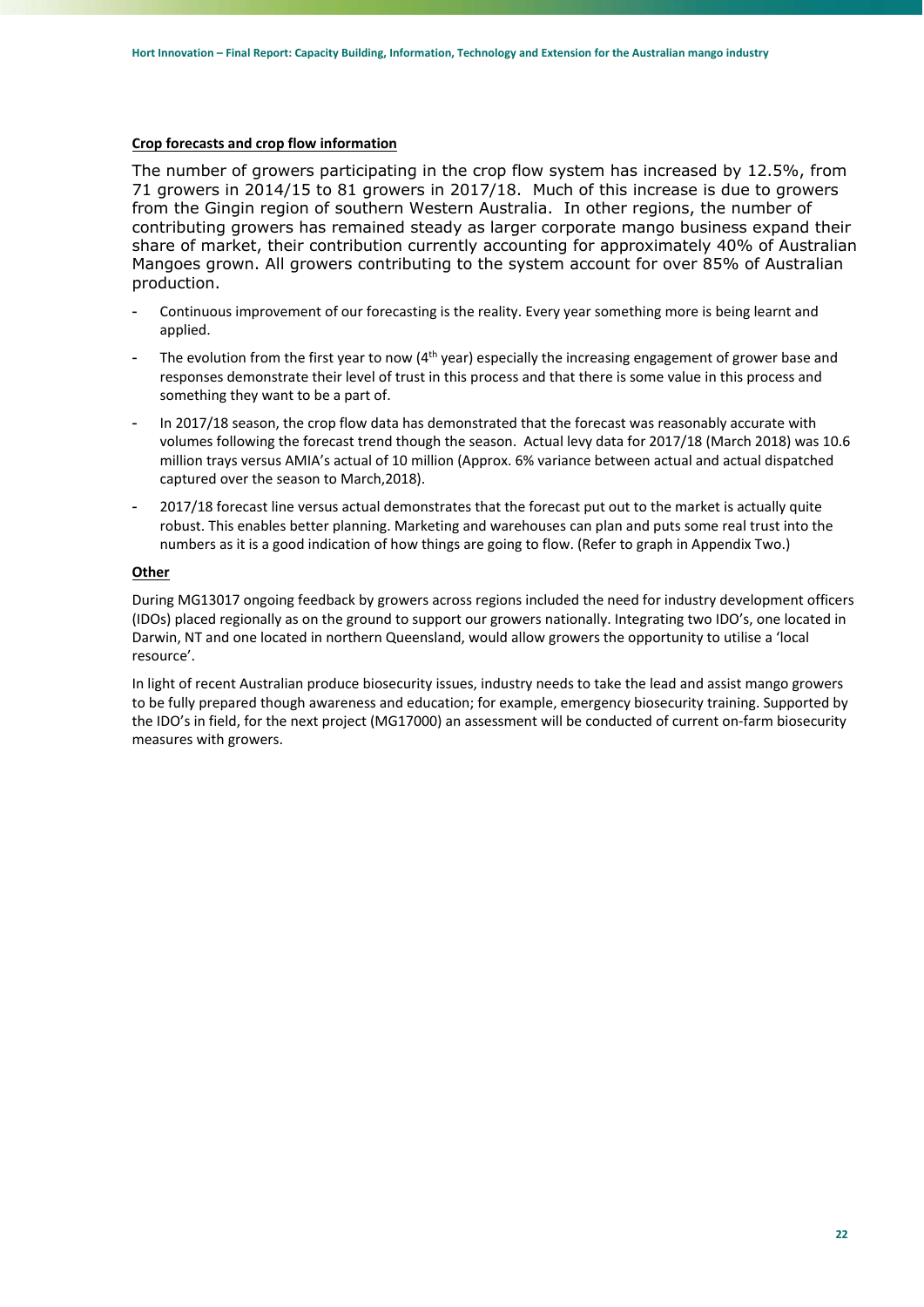## **Recommendations**

The project has delivered a range of outputs and outcomes to the industry.

Some recommendations as a result of this project should be considered for future projects. These include:

- Ensure each component of the project is well resourced.
- Ensure that future projects of this type have the flexibility to adapt to changing industry priorities. For example, if the industry develops a new strategic plan, then, projects of this nature need to be able to be amended if the new plans' priorities are different from the previous plan.
- A business plan should be developed to develop alternative funding strategies for project and activities within the project to reduce the burden on levies.
- The need for industry development officers (IDOs) placed regionally to support growers nationally. Integrating two IDO's, one located in Darwin, NT and one located in northern Queensland, would allow growers the opportunity to utilise a 'local resource'.
- The review and update of the industry website which is also to include a Best Practice Resource for Australian Mangoes growers.
- In light of recent Australian produce biosecurity issues, industry needs to assist mango growers to be fully prepared through awareness and education; for example, emergency biosecurity training. Suggest for next project, undertake an assessment of current on‐farm biosecurity measures with selected growers then undertake an annual assessment to measure change.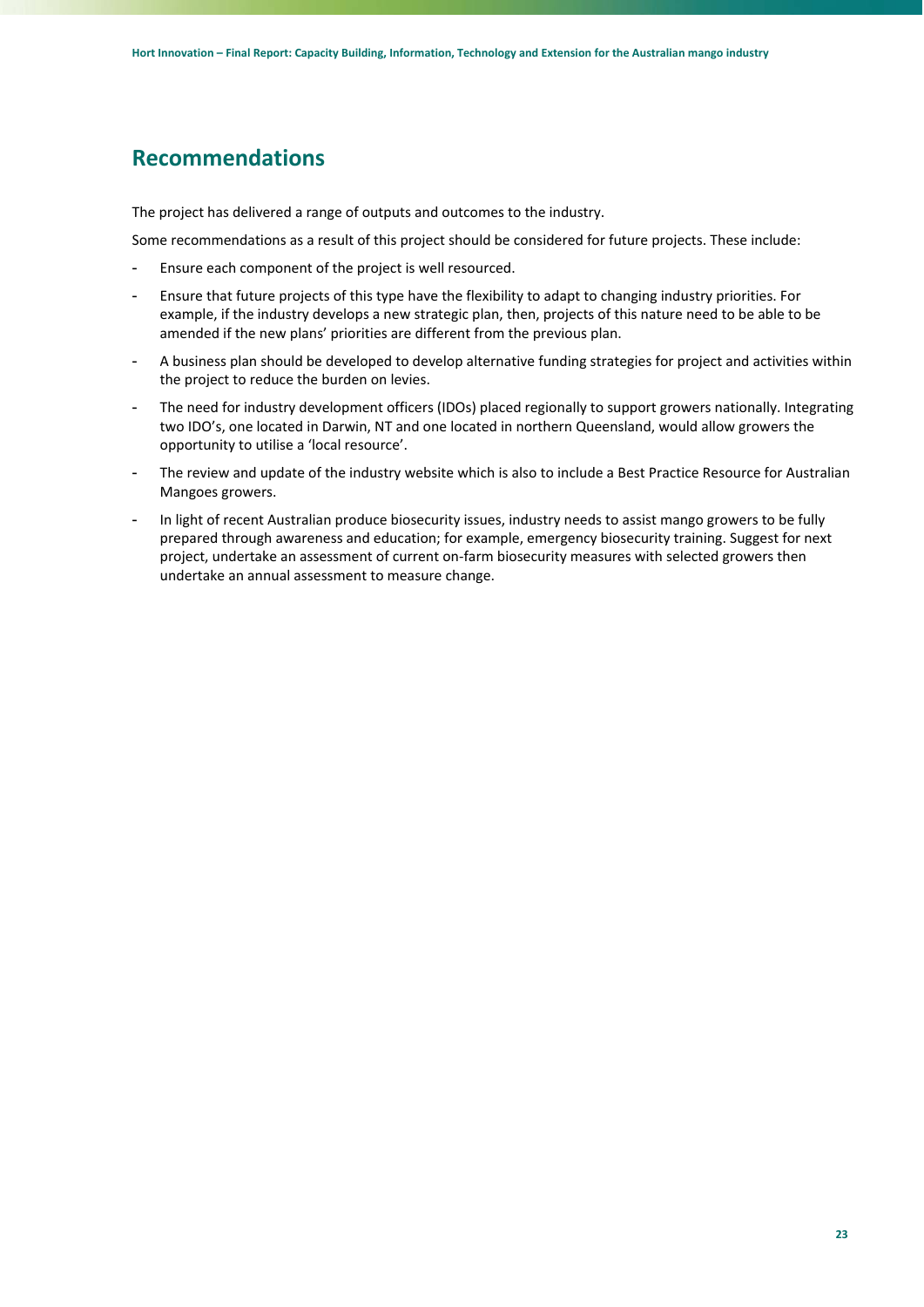## **Refereed scientific publications**

None to report.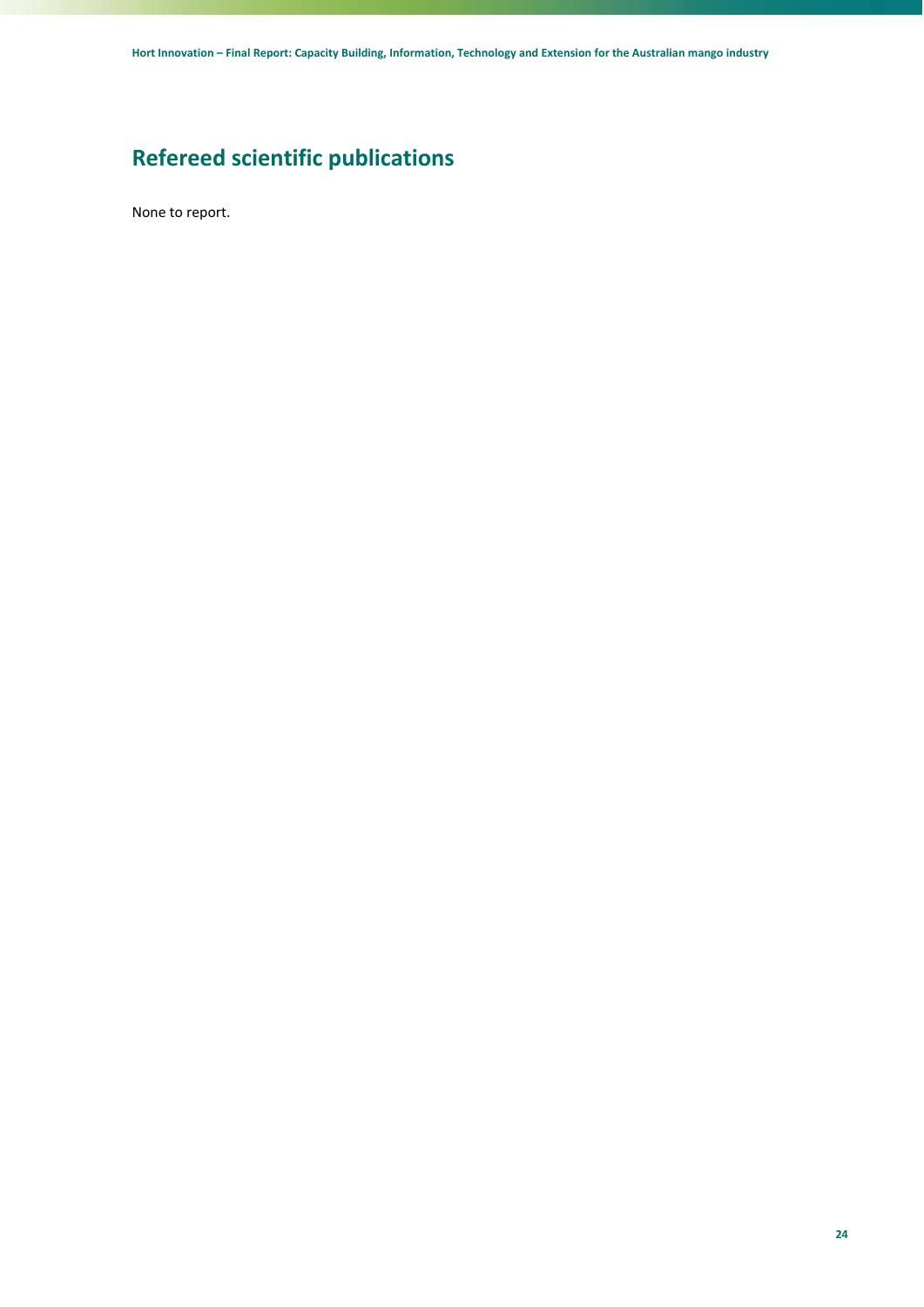## **Intellectual property, commercialisation and confidentiality**

No project IP, commercialisation or confidentiality issues to report.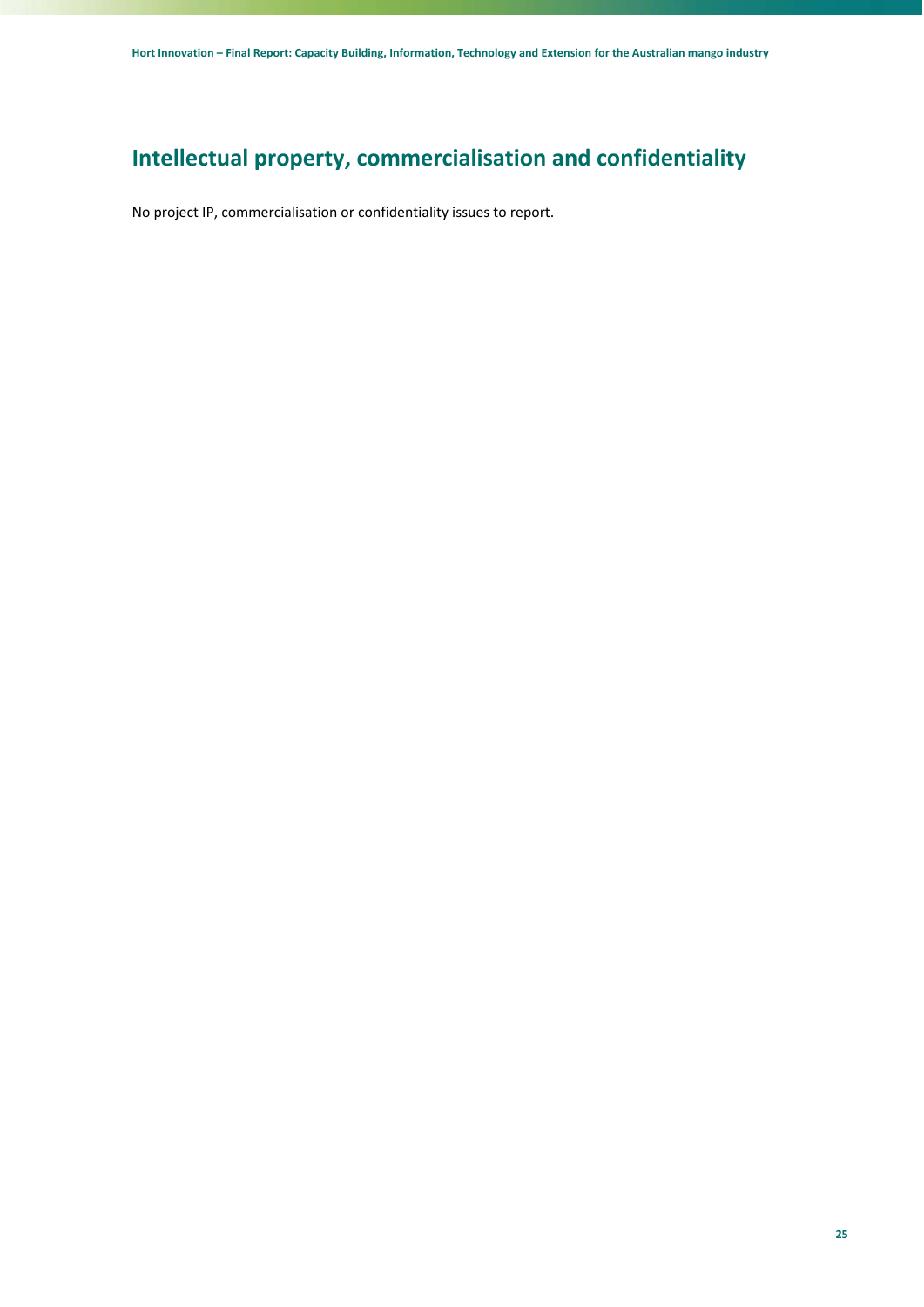## **Acknowledgements**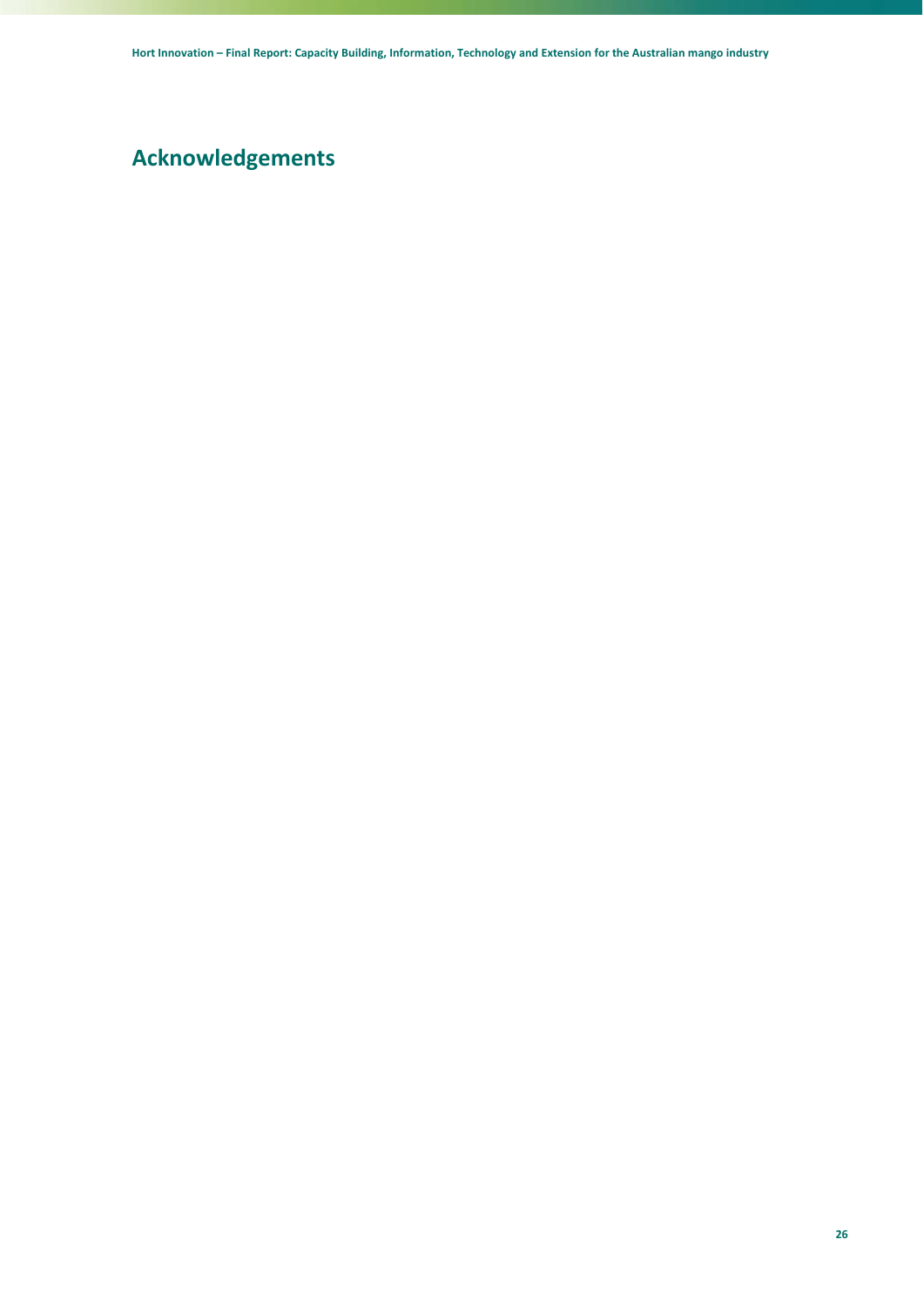## **Appendices**

Appendix One – Crop Flow/Forecast weekly summary *My Mango*

Appendix Two – 2014/15 to 2017/18 (including 2017/18 AMIA forecast) Crop Forecast graph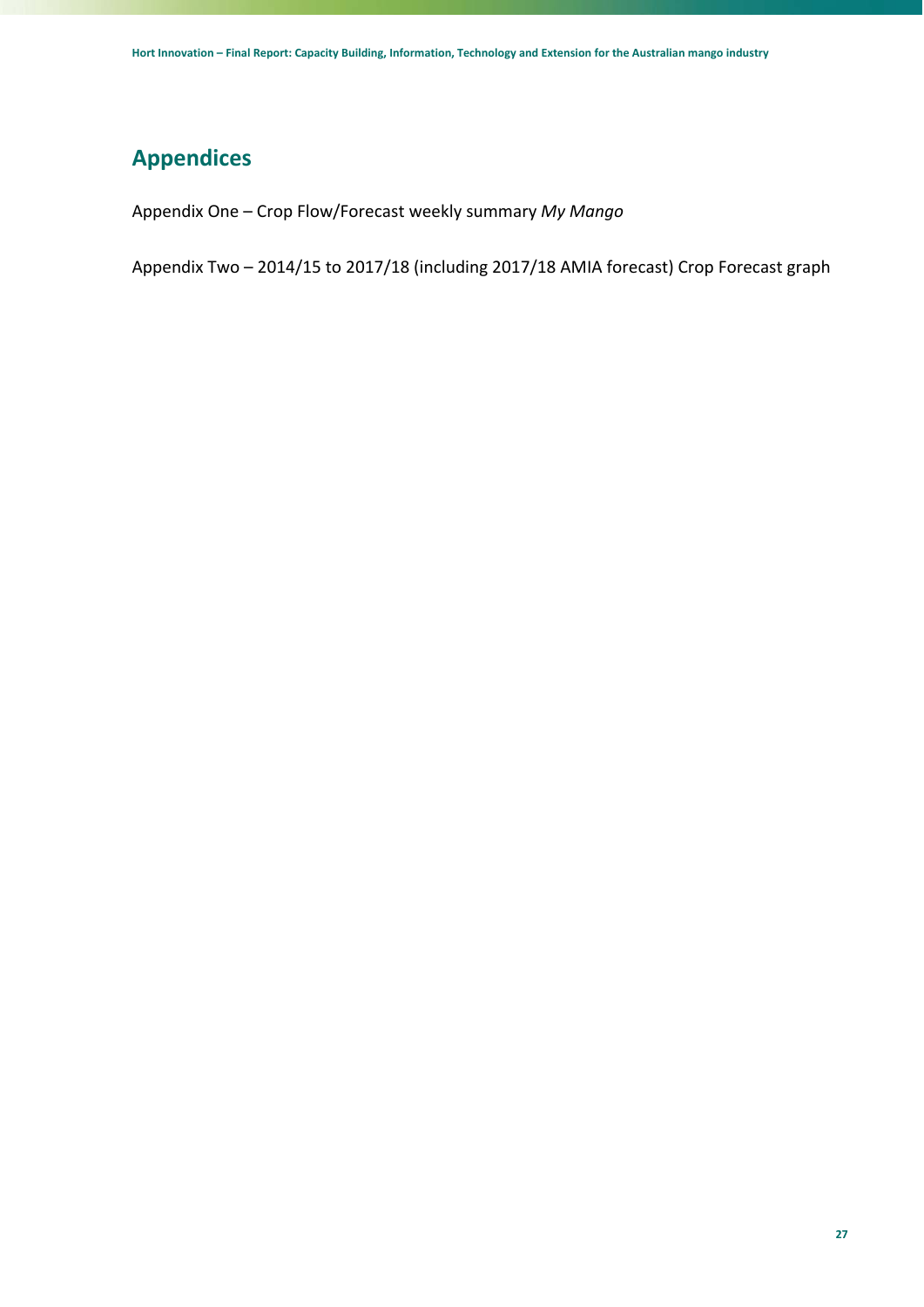# **Appendix One**

## Table 1. Crop forecast and initial crop flow information ‐ 2017

| 2015/2016 FORECAST - DISPATCH TO THE MARKETS |                               |                              |                  |                            |                  |                    |                       |                       |                         | <b>UPDATED 21 SEPTEMBER 2015</b>      |                 |                  |                  |                         |                          |            |                              |                    |                              |                            |                  |                  |
|----------------------------------------------|-------------------------------|------------------------------|------------------|----------------------------|------------------|--------------------|-----------------------|-----------------------|-------------------------|---------------------------------------|-----------------|------------------|------------------|-------------------------|--------------------------|------------|------------------------------|--------------------|------------------------------|----------------------------|------------------|------------------|
| <b>DARWIN</b>                                |                               |                              |                  |                            |                  |                    |                       |                       |                         |                                       |                 |                  |                  |                         |                          |            |                              |                    |                              |                            |                  |                  |
| <b>WEEK BEG</b>                              | 31<br><b>AUG</b>              | $\overline{ }$<br><b>SEP</b> | 14<br><b>SEP</b> | 21<br><b>SEP</b>           | 28<br><b>SEP</b> | s<br>OCT           | 12<br>OCT             | 19<br>OCT             | 26<br>OCT               | $\overline{a}$<br><b>NOV</b>          | ø<br><b>NOV</b> | 16<br><b>NOV</b> | 23<br><b>NOV</b> | 30<br><b>NOV</b>        | $\overline{z}$<br>DEC.   | 14<br>DEC  | 21<br><b>DEC</b>             | 28<br>DEC          | $\overline{4}$<br><b>JAN</b> | n<br><b>JAN</b>            | 18<br><b>JAN</b> | 25<br><b>JAN</b> |
| KP                                           |                               | 5%                           | 5%               | 10%                        | 5%               | 5%                 | 5%                    | 5%                    | 20%                     | 20%                                   | 20%             |                  |                  |                         |                          |            |                              |                    |                              |                            |                  |                  |
| <b>R2E2</b>                                  |                               |                              | 10%              | 10%                        | 10%              |                    |                       | 25%                   | 30%                     | 15%                                   |                 |                  |                  |                         |                          |            |                              |                    |                              |                            |                  |                  |
| <b>CALYPSO</b>                               |                               |                              |                  |                            | 5%               | 10%                | 15%                   |                       |                         | 5%                                    | 25%             | 30%              | 10%              |                         |                          |            |                              |                    |                              |                            |                  |                  |
| <b>VOLUME*</b>                               | <b>125k</b>                   | 147K                         | 160              | 140                        | 70               | 70                 | 70                    | 70                    | 380                     | 330                                   | 220             | 90               | 48               |                         |                          |            |                              |                    |                              |                            |                  |                  |
| KATHERINE/MATARANKA                          |                               |                              |                  |                            |                  |                    |                       |                       |                         |                                       |                 |                  |                  |                         |                          |            |                              |                    |                              |                            |                  |                  |
| <b>WEEK BEG</b>                              | 51<br><b>AUG</b>              | $\overline{ }$<br><b>SEP</b> | 14<br><b>SEP</b> | $\mathbf{z}$<br><b>SEP</b> | 28<br><b>SEP</b> | 5<br>OCT           | 12<br>OCT             | 19<br>OCT             | 26<br>OCT               | $\overline{\mathbf{z}}$<br><b>NOV</b> | 9<br><b>NOV</b> | 16<br><b>NOV</b> | 23<br><b>NOV</b> | 30<br><b>NOV</b>        | $\overline{z}$<br>DEC    | 14<br>DEC  | $\overline{z}$<br><b>DEC</b> | 28<br>DEC          | ×<br><b>JAN</b>              | $\mathbf{u}$<br><b>JAN</b> | 18<br><b>JAN</b> | 25<br><b>JAN</b> |
| KP                                           |                               |                              |                  |                            |                  | 5%                 | 15%                   | 10%                   | 5%                      | 5%                                    | 15%             | 20%              | 25%              |                         |                          |            |                              |                    |                              |                            |                  |                  |
| R2E2                                         |                               |                              |                  |                            |                  |                    |                       | 10%                   | 20%                     |                                       | 10%             | 25%              | 25%              | 10%                     |                          |            |                              |                    |                              |                            |                  |                  |
| <b>CALYPSO</b>                               |                               |                              |                  |                            |                  |                    | 5%                    | 10%                   | 15%                     |                                       |                 |                  | 25%              | 25%                     | 20%                      |            |                              |                    |                              |                            |                  |                  |
| <b>HONEY GOLD</b>                            |                               |                              |                  |                            |                  |                    |                       |                       |                         | 5%                                    | 25%             | 20%              | 15%              | 25%                     | 10%                      |            |                              |                    |                              |                            |                  |                  |
| <b>VOLUME*</b>                               |                               |                              |                  | 25                         | 50               | 150                | 150                   | 150                   | 40                      | 40                                    | 250             | 250              | 250              | 200                     | 145                      |            |                              |                    |                              |                            |                  |                  |
|                                              |                               |                              |                  |                            |                  |                    |                       |                       |                         |                                       |                 |                  |                  |                         |                          |            |                              |                    |                              |                            |                  |                  |
| <b>BURDEKIN/BOWEN</b>                        |                               |                              |                  |                            |                  |                    |                       |                       |                         |                                       |                 |                  |                  |                         |                          |            |                              |                    |                              |                            |                  |                  |
| <b>WEEK BEG</b>                              | $\overline{31}$<br><b>AUG</b> | $\overline{ }$<br><b>SEP</b> | 14<br><b>SEP</b> | $\mathbf{z}$<br><b>SEP</b> | 28<br><b>SEP</b> | 5<br>OCT           | 12<br>OCT             | 19<br>OCT             | 26<br>OCT               | $\overline{\mathbf{z}}$<br><b>NOV</b> | 9<br><b>NOV</b> | 16<br><b>NOV</b> | 25<br><b>NOV</b> | 30<br><b>NOV</b>        | $\overline{ }$<br>DEC    | 14<br>DEC  | $\mathbf{z}$<br><b>DEC</b>   | 28<br>DEC          | 4<br><b>JAN</b>              | $\mathbf{u}$<br><b>JAN</b> | 18<br><b>JAN</b> | $\frac{25}{JAN}$ |
| KP                                           |                               |                              |                  |                            |                  |                    |                       |                       |                         |                                       |                 |                  | 10%              | 20%                     | 35%                      | 20%        | 15%                          |                    |                              |                            |                  |                  |
| R2E2                                         |                               |                              |                  |                            |                  |                    |                       |                       |                         |                                       |                 | 5%               | 15%              | 15%                     | 25%                      | 20%        | 20%                          |                    |                              |                            |                  |                  |
| <b>HONEY GOLD</b>                            |                               |                              |                  |                            |                  |                    |                       |                       |                         |                                       |                 |                  |                  | 20%                     | 20%                      | 20%        | 20%                          | 20%                |                              |                            |                  |                  |
| <b>VOLUME*</b>                               |                               |                              |                  |                            |                  |                    |                       |                       |                         |                                       |                 |                  |                  |                         |                          |            |                              |                    |                              |                            |                  |                  |
| <b>MAREEBA/DIMBULAH</b>                      |                               |                              |                  |                            |                  |                    |                       |                       |                         |                                       |                 |                  |                  |                         |                          |            |                              |                    |                              |                            |                  |                  |
|                                              |                               | 7                            | 14               |                            |                  |                    |                       |                       |                         |                                       | э               |                  |                  |                         | $\overline{\phantom{a}}$ | 14         | 21                           |                    |                              | $\mathbf{u}$               | 18               |                  |
| <b>WEEK BEG</b>                              | $\frac{31}{406}$              | <b>SEP</b>                   | <b>SEP</b>       | $rac{21}{5EP}$             | $rac{28}{512}$   | $rac{5}{\alpha C}$ | $rac{12}{\text{OCT}}$ | $rac{19}{\text{OCT}}$ | $\frac{26}{\text{OCT}}$ | $\frac{2}{N\text{OV}}$                | <b>NOV</b>      | $\frac{16}{N$    | $\frac{23}{NOV}$ | $\frac{30}{N\text{OV}}$ | DEC                      | <b>DEC</b> | DEC                          | $_{\rm{DEC}}^{28}$ | $\frac{4}{3AB}$              | <b>JAN</b>                 | <b>JAN</b>       | $\frac{25}{JAN}$ |
| KP                                           |                               |                              |                  |                            |                  |                    |                       |                       |                         |                                       |                 |                  |                  |                         | 5%                       | 10%        | 30%                          | 20%                | 15%                          | 10%                        | 10%              |                  |
| <b>R2E2</b>                                  |                               |                              |                  |                            |                  |                    |                       |                       |                         |                                       |                 |                  |                  |                         |                          | 10%        | 20%                          | 20%                | 20%                          | 20%                        | 10%              |                  |
| <b>CALYPSO</b>                               |                               |                              |                  |                            |                  |                    |                       |                       |                         |                                       |                 |                  |                  |                         |                          | 10%        | 10%                          | 20%                | 20%                          | 20%                        | 20%              |                  |
| <b>HONEY GOLD</b>                            |                               |                              |                  |                            |                  |                    |                       |                       |                         |                                       |                 |                  |                  |                         |                          |            |                              |                    | 25%                          | 25%                        | 25%              | 25%              |
| <b>VOLUME*</b>                               |                               |                              |                  |                            |                  |                    |                       |                       |                         |                                       |                 |                  |                  |                         |                          |            |                              |                    |                              |                            |                  |                  |

\*Actual weekly volume of trays despetched from the region across all varieties<br>\*Forecast weekly volumes of trays despatched from the region scross all varieties